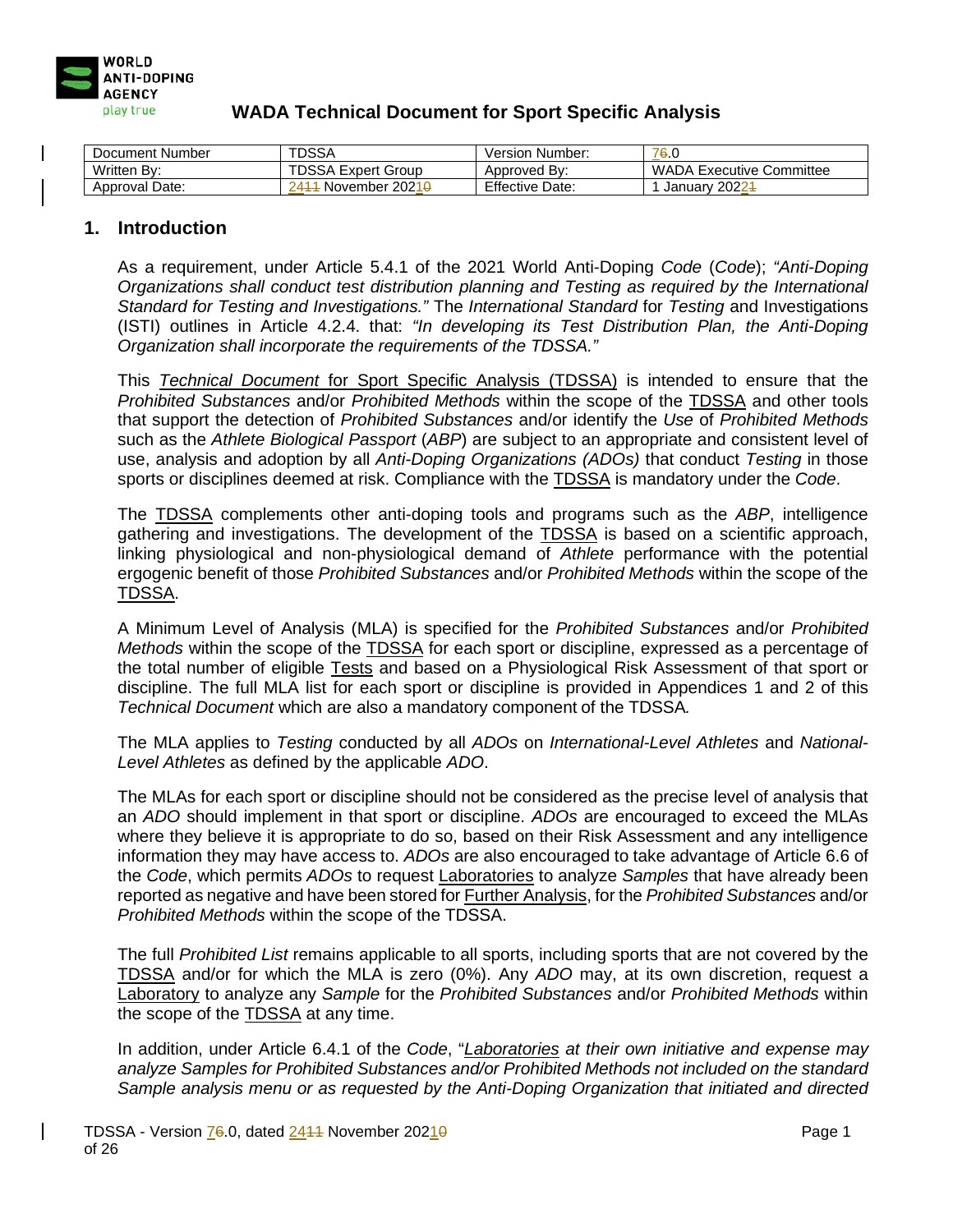

| Document Number | <b>TDSSA</b>                                    | Version Number:        | 76.0                            |
|-----------------|-------------------------------------------------|------------------------|---------------------------------|
| Written By:     | <b>TDSSA Expert Group</b>                       | Approved By:           | <b>WADA Executive Committee</b> |
| Approval Date:  | <sup>1</sup> November 2021 <del>0</del><br>2411 | <b>Effective Date:</b> | January 20224                   |

*Sample collection."* This includes those *Prohibited Substances* and/or *Prohibited Methods* which are described in the TDSSA.

*WADA* has developed a non-mandatory supporting document intended to assist with the implementation and application of the TDSSA. This document is included herein as Supporting Document A but is not to be considered an appendix of the TDSSA itself, as it will be amended from time to time to reflect the ongoing needs of stakeholders and evolving best practice.

Defined terms in the *Code, International Standards* and the TDSSA can be found in Article 10 of the TDSSA.

### **2. Objectives**

The objectives of the TDSSA are to contribute to effective *Testing* by:

- **2.1.** Maintaining well-reasoned and proportionate MLAs for those *Prohibited Substances* and/or *Prohibited Methods* within the scope of the TDSSA in particular sports or disciplines;
- **2.2.** Establishing criteria by which all *ADOs* shall apply MLAs within a Test Distribution Plan (TDP) while recognizing the need for flexibility within the diversity of *Code*-compliant anti-doping programs;
- **2.3.** Ensuring the TDSSA supports the implementation of the haematological module of the *ABP*  to continue to allow for intelligent *Testing* and targeted analysis for Erythropoietin-R receptor aAgonists (ERAs, named for the purposes of this *Technical Document* EPOs [1](#page-1-0) ); and
- **2.4.** Informing *ADO*s on *Testing* and analysis best practices for those *Prohibited Substances* and/or *Prohibited Methods* within the scope of the TDSSA in particular sports or disciplines.

## **3. Scope**

#### **3.1. Level of** *Athlete*

The TDSSA applies to *Testing* conducted on *International-Level Athletes* and *National-Level Athletes* (as defined by International Federations (IFs) and *National Anti-Doping Organizations (NADOs)*, respectively). *ADOs* may also apply the TDSSA to *Recreational* or other *Athletes* within their jurisdiction. Only analyses conducted on *International-Level Athletes* and *National-Level Athletes* will be used to determine whether the applicable TDSSA MLAs have been met. and in compliance with the TDSSA. For the purpose of the TDSSA, all

<span id="page-1-0"></span><sup>1</sup> The acronym 'EPOs' is used in this *Technical Document* to describe the substances included under the category S.2.1.1 of the 20221 *Prohibited List* and analyzed according to the applicable *WADA Technical Document* for EPO in force.

TDSSA - Version 76.0, dated 2444 November 20210 Page 2 of 26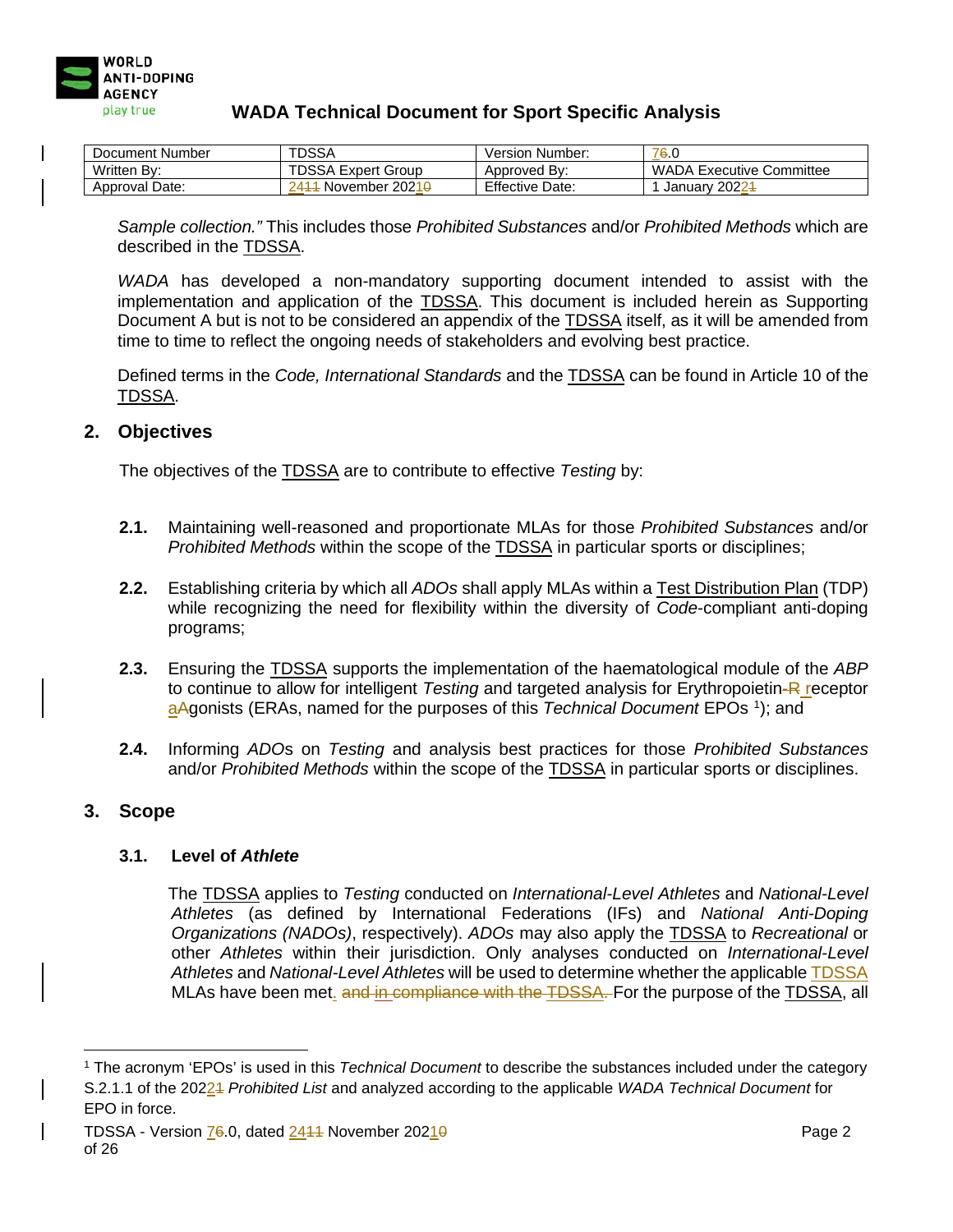

| Document Number | TDSSA                                | <b>Version Number:</b> | 76.0                            |
|-----------------|--------------------------------------|------------------------|---------------------------------|
| Written Bv:     | <b>TDSSA Expert Group</b>            | Approved By:           | <b>WADA Executive Committee</b> |
| Approval Date:  | - November 2021 <del>0</del><br>ج41^ | <b>Effective Date:</b> | January 20224                   |

*Athletes* competing in *Events* which are under the jurisdiction of a *Major Event Organization* (*MEO*) will be presumed to be *International-Level Athletes* or *National-Level Athletes.*

#### **3.2.** *Prohibited Substances* **and/or** *Prohibited Methods[2](#page-2-0)* **included within the TDSSA**

The *Prohibited Substances* and/or *Prohibited Methods* within the scope of the TDSSA are normally not part of a standard *Sample* analysis conducted by Laboratories and require additional analysis methods.

The *Prohibited Substances* and/or *Prohibited Methods* within the current scope of the TDSSA are:

- Erythropoietin- $R$  receptor agonists (EPOs) as listed in Section S2.1.1;
- Growth hHormone (GH) as listed in Section S2.2.3; and
- Growth hHormone rReleasing fFactors (GHRFs) including gGrowth hHormonerReleasing hHormone (GHRH) and its analogues, gGrowth hHormone sSecretagogues (GHS) and its mimetics, -and gGrowth hHormone--rReleasing pPeptides (GHRPs) as listed in Section S2.2.43.

Whilst implementation of the GHRFs MLAs has been mandatory since 1 January 2017, the mandatory implementation of the GH MLAs for all sports or disciplines has been postponed until the endocrine module of the *ABP* is ready for implementation.

During the period of the GH MLAs postponement:

- *ADOs* are encouraged to continue their best efforts to conduct GH *Testing* by prioritizing the higher risk sports or disciplines listed in the TDSSA;
- In situations where *Samples* are reported as an *Atypical Finding* for GH, and/or where investigations indicate reliable intelligence on possible GH abuse, *ADOs* should target the *Athlete* for GH analysis. In addition, *ADOs* are strongly encouraged to request longterm storage for such *Samples* for Further Analysis when further technological advancements for GH analysis are available; and
- *ADOs* will not be held accountable under *WADA's* compliance monitoring program for any failure to meet the relevant GH MLAs.

Information about the *Prohibited Substances* and/or *Prohibited Methods* within the scope of the TDSSA and guidance on *Testing* strategies for each *Prohibited Substance* is provided within the **TDSSA** *Testing* **Guides<sup>[3](#page-2-1)</sup>. In addition to the TDSSA** *Testing* **Guides, a Testing Guide** 

<span id="page-2-0"></span><sup>2</sup> Contained within the 20221 *WADA Prohibited List.*

<span id="page-2-1"></span><sup>&</sup>lt;sup>3</sup> Please contact **telssatesting@wada-ama.org for a copy of the TDSSA** *Testing* **Guides and/or the GC/C/IRMS** *Testing* Guide.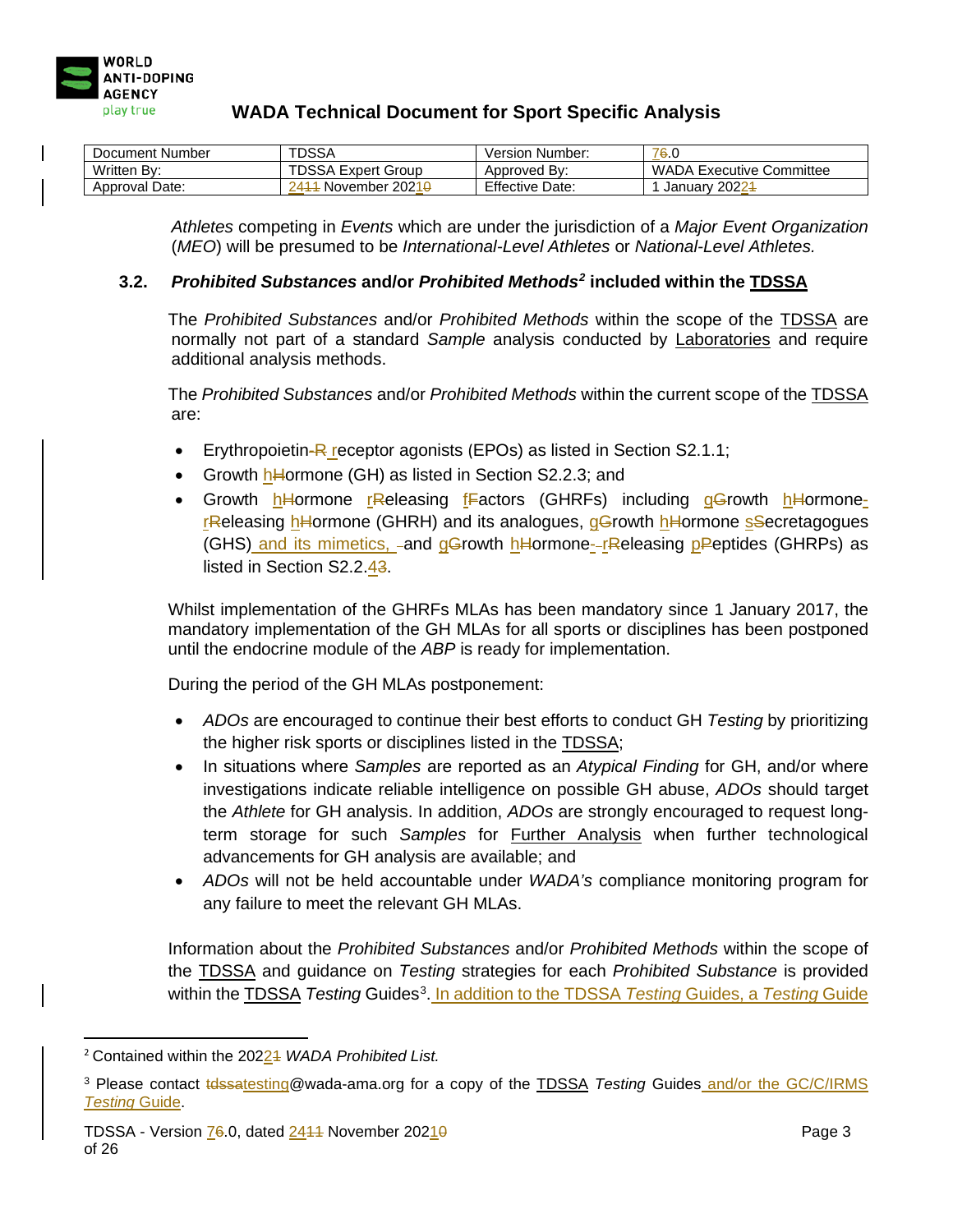

| Document Number | TDSSA                             | Version Number:        | 76.0                     |
|-----------------|-----------------------------------|------------------------|--------------------------|
| Written By:     | <b>TDSSA Expert Group</b>         | Approved By:           | WADA Executive Committee |
| Approval Date:  | November 2021 <del>0</del><br>241 | <b>Effective Date:</b> | January 20224            |

on Gas Chromatography/Combustion/Isotope Ratio Mass Spectrometry (GC/C/IRMS) is also available to ADOs.

#### **3.3. Implementation of the haematological module of the** *ABP*

The haematological module of the *ABP* plays an important part in the targeting of *Athletes* for *Testing*, the detection of EPOs and prosecution of anti-doping rule violations for *Use* of blood doping methods. The implementation of the haematological module of the *ABP* for sports or disciplines with an EPOs MLA of 30% or greater has been a **mandatory** component of compliance with the TDSSA since 1 January 2019.

In addition, the implementation of the haematological module of the *ABP* shall include the following mandatory criteria:

- a) Include all *Athletes* from those sports or disciplines with an EPOs MLA of 30% or greater (as identified in the TDSSA) that are referenced in an *ADO's* TDP, and are part of the *ADO's Registered Testing Pool* (*RTP*);
- b) The program shall be compliant with all applicable *ABP Technical Documents* and *International Standards*, including the ISTI, the *International Standard* for *Results Management* and the applicable *Technical Document* for *Athlete* Passport Management Units (APMU) in force;
- c) At a minimum, an average of three blood *ABP* Tests shall be planned annually across all *Athletes* from those sports or disciplines with an EPOs MLA of 30% or greater, who are part of the *RTP* of an *ADO* and therefore part of the *ADO's ABP* haematological module program; and
- d) The distribution of these Tests shall be carried out according to the status of the *Athlete's* Passport, as well as any intelligence the *ADO* may have access to and the recommendations of the APMU, so that *Athletes* with atypical/suspicious Passports receive more Tests than those with normal Passports.

*ADOs* will be required to report the details of their *RTP* to *WADA* through the Anti-Doping Administration and Management System *(ADAMS)*. An *ADO's* compliance in relation to its haematological *ABP* program will be monitored by *WADA* as part of its wider compliance monitoring program based on the criteria outlined above and as per the ISTI.

As a guide to *WADA's* assessment of the required number of blood *ABP* Tests per *ADO* (see criterion c) above), the annual number of blood *ABP* Tests conducted by the *ADO* and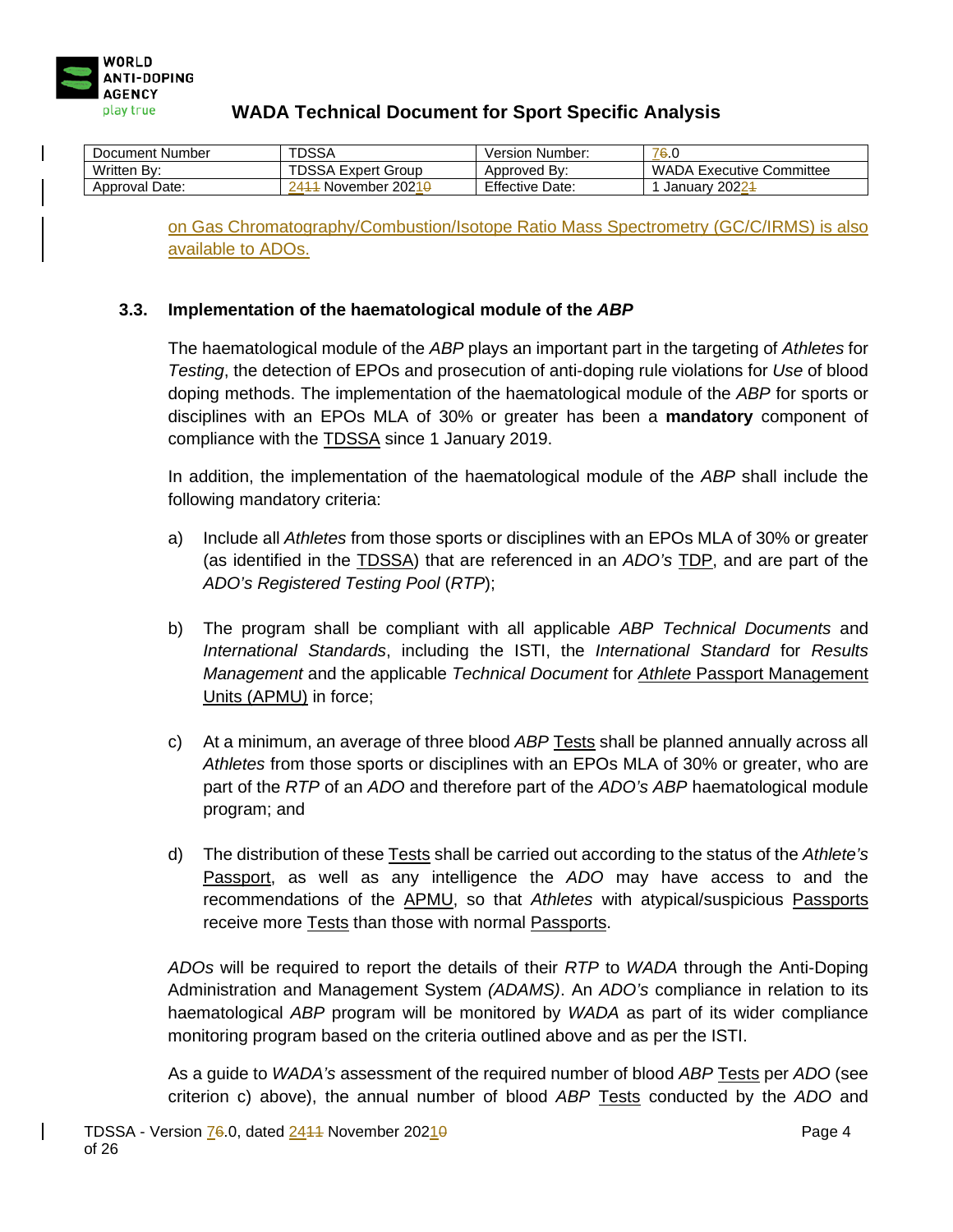

| Document Number | <b>TDSSA</b>                       | Version Number:        | 76.0                            |
|-----------------|------------------------------------|------------------------|---------------------------------|
| Written By:     | <b>TDSSA Expert Group</b>          | Approved By:           | <b>WADA Executive Committee</b> |
| Approval Date:  | November 2021 <del>0</del><br>2411 | <b>Effective Date:</b> | January 20224                   |

recorded in *ADAMS* will be divided by the number of *Athletes* in the *RTP* from the sports or disciplines with an EPOs MLA of 30% or greater. As an example, if a *NADO* has 100 *Athletes* in its *RTP*, of which 25 are from sports or disciplines with an EPOs MLA of 30% or greater, then the *ADO* shall focus on these 25 *Athletes* from sports or disciplines with an EPOs MLA of 30% or greater and plan to conduct a minimum of 75 blood *ABP* Tests (an average of three Tests x 25 *RTP Athletes*) during the course of that year.

*RTP Athletes* with atypical or suspicious Passports, as identified by the APMU, should be subject to greater than three blood *ABP* Tests during the course of the year. *RTP Athletes* with normal Passports should have at least one blood *ABP* Test during the course of the year. For an *RTP Athlete* from a sport or discipline with an EPOs MLA of 30% or greater with no previous blood *ABP* Tests, the *ADO* shall plan to conduct a minimum of three blood *ABP* Tests within the first year to establish a baseline and then adjust the *Testing* frequency, in consultation with the *ADO's* APMU and intelligence to which the *ADO* may have access.

These requirements do not prevent the implementation by an *ADO* of the *ABP* haematological module on *Athletes* outside of its *RTP* or those in the *RTP* of another *ADO*.

Implementation of the haematological module of the *ABP* for those sports or disciplines for which the MLA for EPOs is 15% is **strongly recommended.** For those sports or disciplines with an MLA for EPOs of 10%, *ADOs* are encouraged to consider the benefits of implementing the haematological module of the *ABP*. When implementing the haematological module of the *ABP* for sports or disciplines with an EPOs MLA of 15% or less, *ADOs* are encouraged to apply the same criteria as outlined in b) to d) above.

Implementation of the haematological module of the *ABP* also enables *ADOs* to seek a reduction in the MLA percentage for EPOs, subject to meeting the criteria outlined in Article 6 of the TDSSA.

## **4. MLA for Sports and Disciplines**

MLAs for sports and disciplines are located in:

- **Appendix 1**  Minimum Levels of Analysis for Sports and Disciplines of Olympic, IOC Recognized and Non-Recognized International Federations<sup>[4](#page-4-0)</sup>
- **Appendix 2** Minimum Levels of Analysis for Sports and Disciplines for *Athletes* with an Impairment

<span id="page-4-0"></span><sup>4</sup> Includes only those non-International Olympic Committee (IOC) recognized sports that are members of the Alliance of Independent Recognized Members of Sport (AIMS).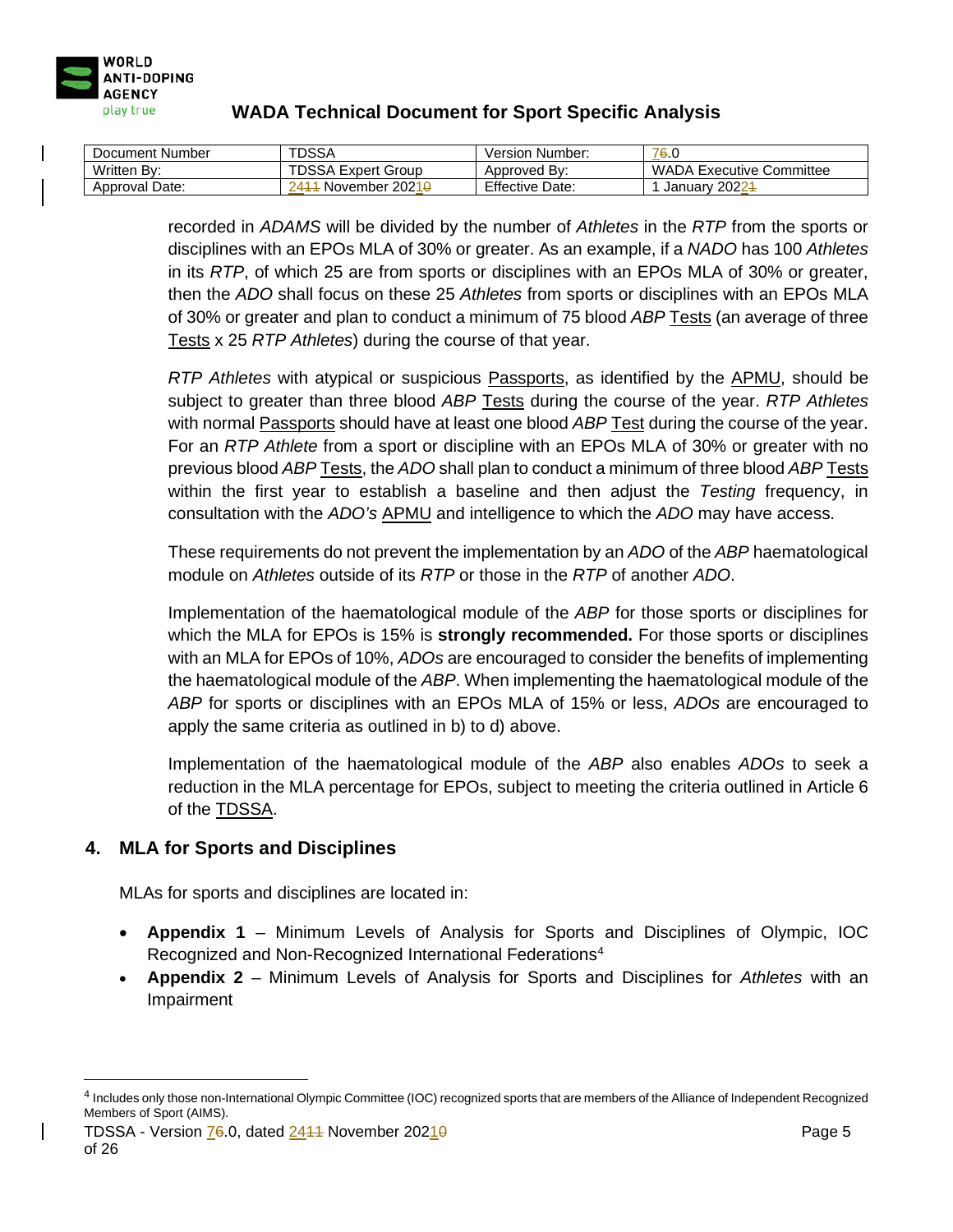

| Document Number   | <b>TDSSA</b>                       | Version Number:        | 76.0                            |
|-------------------|------------------------------------|------------------------|---------------------------------|
| Written By:       | <b>TDSSA Expert Group</b>          | Approved By:           | <b>WADA Executive Committee</b> |
| Date:<br>Approval | November 2021 <del>0</del><br>ገ41– | <b>Effective Date:</b> | January 20224                   |

## **5. Test Distribution Planning and MLA Percentages**

#### **5.1. Test Distribution Plan**

In accordance with Article 4.1.1 of the ISTI, each *ADO* is required to plan and implement intelligent *Testing* on *Athletes* over whom it has authority which is proportionate to the risk of doping, and that is effective to detect and to deter such practices.

The TDSSA is part of the Risk Assessment and the overall TDP development process. Once a TDP is developed, each *ADO* will be responsible for managing the implementation of the TDSSA throughout their *Testing* year by applying the required MLAs in a targeted manner to defined *Athletes*.

#### **5.2. Applying MLAs to the Test Distribution Plan**

The aim is to test the right *Athletes* for the right *Prohibited Substance(s)* and/or *Prohibited Methods* at the right time. Once an *ADO* has conducted the required Risk Assessment and assigned Tests to a sport or discipline within its TDP, it shall apply the prescribed MLA percentage to the number of Tests allocated to each sport or discipline to determine the minimum number of analyses required for each *Prohibited Substance*.

For the purposes of this calculation, one Test includes any number of *Samples* that are collected from one *Athlete* during a single *Sample* Collection Session. For example, a *Sample* Collection Session in which one urine *Sample* and two blood *Samples* are collected will count as one Test. Blood *ABP* Tests, conducted in isolation, shall not be included in this calculation.

As a further example in applying the MLA to a TDP, if an *ADO's* TDP for a sport or discipline consists of 100 Tests and its MLAs are 60% for EPOs, 10% for GH and 10% for GHRFs, then the minimum number of analyses an *ADO* should conduct is as follows:

- 60 EPOs analyses to be conducted in either urine or blood;
- 10 GH analyses in blood (serum); and
- 10 GHRFs analyses in urine

*ADOs* can request multiple analyses on *Samples* collected during the same *Sample* Collection Session*.* In the example above, the absolute minimum number of *Sample* Collection Sessions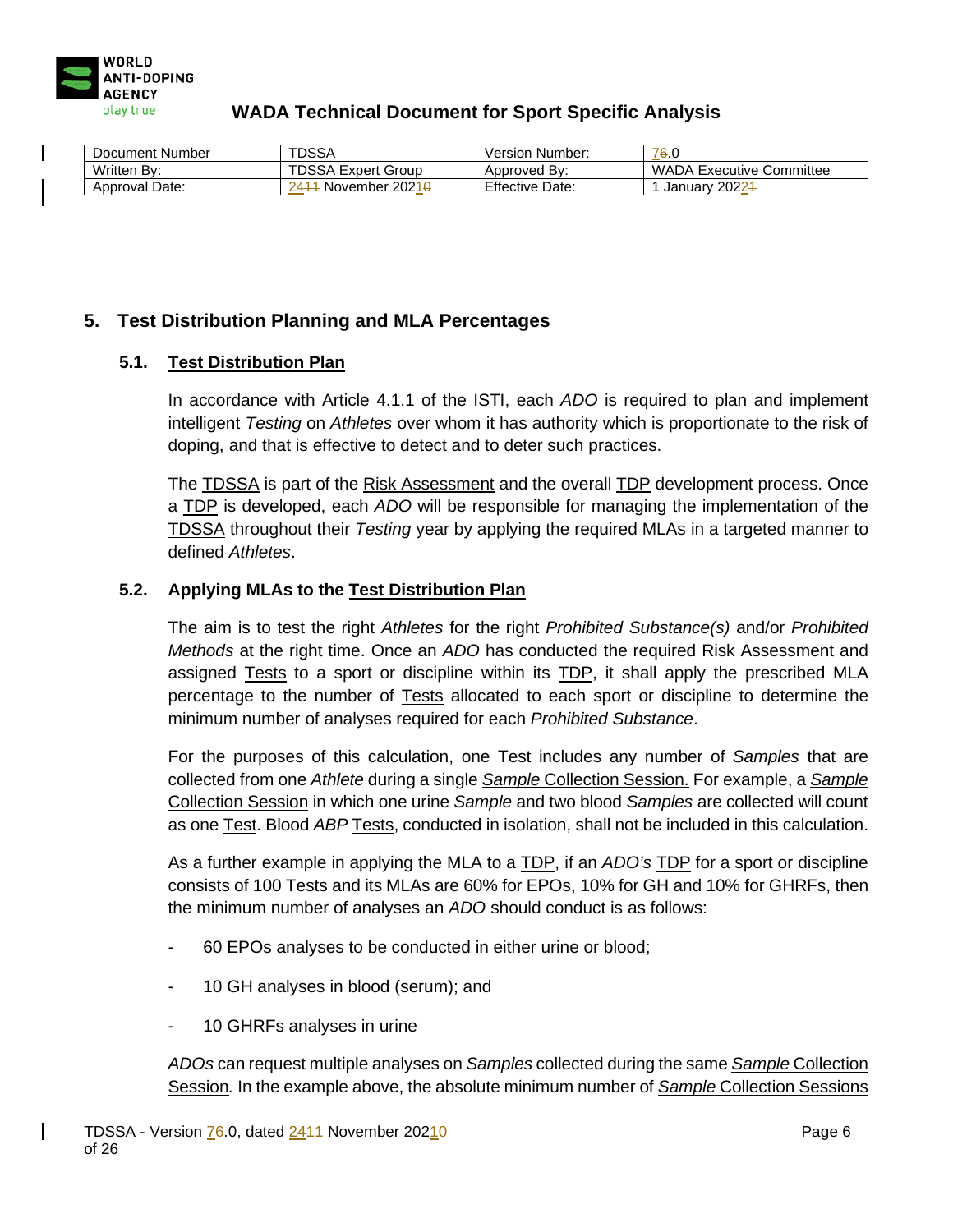

| Document Number | TDSSA                              | Version Number:        | 76.0                            |
|-----------------|------------------------------------|------------------------|---------------------------------|
| Written By:     | <b>TDSSA Expert Group</b>          | Approved By:           | <b>WADA Executive Committee</b> |
| Approval Date:  | November 2021 <del>0</del><br>2411 | <b>Effective Date:</b> | January 20224                   |

could be 60. This is on the basis that the required number of GH and GHRF analyses is performed on those *Athletes* who are also being tested for EPOs.

The remaining 40 Tests from the 100 Tests would then be subject to either the standard routine urine analysis or a greater level of TDSSA or other analysis, which *ADO*s are encouraged to do.

Any MLA that does not equal a whole number when applied to total Tests shall be rounded up or down to the nearest whole number. For example, if five Tests are planned in a particular sport or discipline, for which the EPOs MLA is 10%, the ADO will be required to conduct a minimum of one EPOs analysis (i.e.  $5 \times 10\% = 0.5$ , which is rounded up to 1). Respectively, if four Tests are planned in a particular sport or discipline, for which the GHRFs MLA is 10%, the *ADO* will not be required to conduct any GHRFs analysis (i.e.  $4 \times 10\% = 0.4$ , which is rounded down to 0).

Where the *ADO* has intelligence that would lead to a more effective use of one analysis allocated to a sport or discipline on an *Athlete* in a sport or discipline of higher risk, the *ADO* may reallocate that single analysis.

Although compliance with the TDSSA requirements is mandatory, the total number of athletes eligible for testing, the selection of the *Athletes* to be tested, the selection of the *Sample*  matrices collected (*i.e.* urine or blood) and the timing of those Tests and types of analyses applied to collected *Samples* remain at the discretion of the *ADO*.

Achieving the MLAs for the applicable sports or disciplines should be based on quality of *Testing*, and not simply reaching a required number of Tests. Thus, allocations of Tests should be based on intelligence where possible and may include *ABP* information, whereabouts, timing of competition periods, and any other information that may affect the pattern and the timing of *Use* of the *Prohibited Substances* and/or *Prohibited Methods* within the scope of the TDSSA.

Further guidance on the implementation of the TDSSA within a TDP can be found in the *WADA* "Guidelines for Implementing an Effective *Testing* Program*",* the TDSSA *Testing*  Guides and the Frequently Asked Questions (FAQs) located in Supporting Document A.

## **5.3. Sports and Disciplines with MLAs of five percent (5%)**

To increase flexibility and to enable *ADOs* to focus resources on higher risk sports or disciplines, compliance with the TDSSA requirements for sport or disciplines with an MLA of 5% is optional. However, *ADO*s are strongly encouraged to continue their best efforts to meet the 5% MLAs for the respective sports or disciplines listed in the TDSSA to maintain deterrence.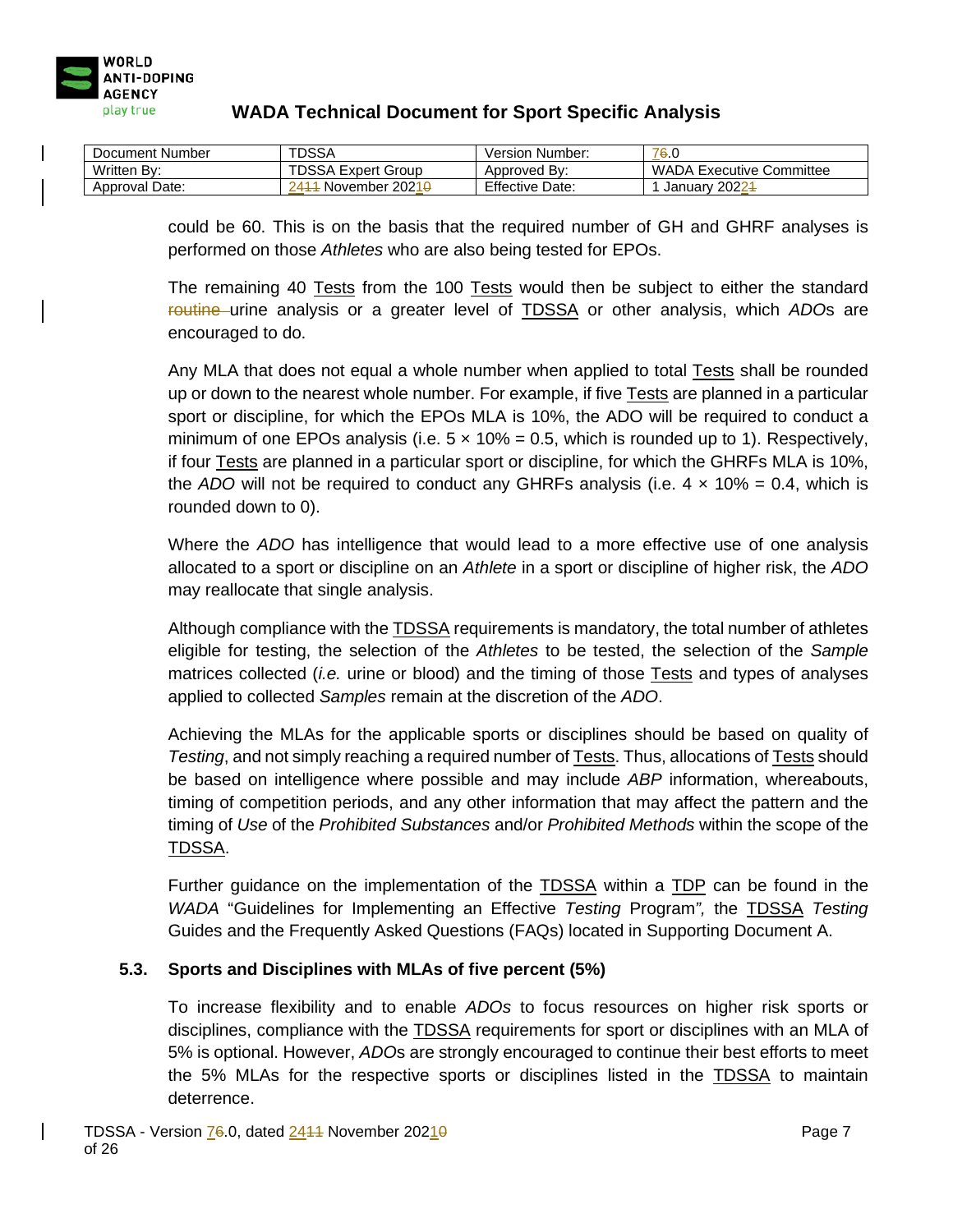

| Document Number | TDSSA                     | Version Number:        | 76.0                            |
|-----------------|---------------------------|------------------------|---------------------------------|
| Written By:     | <b>TDSSA Expert Group</b> | Approved By:           | <b>WADA Executive Committee</b> |
| Approval Date:  | 2414 November 20219       | <b>Effective Date:</b> | January 20224                   |

#### **5.4. Sports and Disciplines with MLAs of zero percent (0%)**

Those sports or disciplines that are determined to be at minimal physiological risk to the abuse of the *Prohibited Substances* and/or *Prohibited Methods* within the scope of the TDSSA, and for which the associated MLA is 0%, shall remain subject to *In-Competition* and *Out-of-Competition* standard urine analysis menus.

However, such sports or disciplines may be subject to *Testing* at any time by any *ADO* for those *Prohibited Substances* and/or *Prohibited Methods* within the scope of the TDSSA, especially if the *ADO* gathers specific information relating to potential use of such *Prohibited Substances* and/or *Prohibited Methods*.

### **6. Flexibility in implementing the MLAs**

Article 4.7.2 of the ISTI outlines that: "*An Anti-Doping Organization may apply to WADA for flexibility in the implementation of the minimum levels of analysis specified for Prohibited Substances or Prohibited Methods as outlined in the TDSSA."*

In order for *WADA* to consider flexibility in the implementation of the MLAs, the *ADO* shall demonstrate its implementation of the haematological module of the *ABP* and/or the implementation of intelligence-led *Testing* strategies and/or tools and how such approaches lead to the most effective and efficient use of the available *Testing* resources. Compliance with the TDSSA alone is not sufficient.

Following the completion of a self-assessment against set criteria, and the submission to *WADA* of relevant documents such as the *ADO's* Risk Assessment, TDP and *RTP*, an *ADO* will automatically qualify for flexibility in the implementation of the MLAs of up to 50% for the sports or disciplines the *ADO* seeks flexibility for, subject to a review by *WADA*.

*WADA* withholds the right to request further information from the *ADO* to justify the requested flexibility. *WADA* may withdraw or reduce the level of flexibility if the self-assessment was incorrectly answered or relevant documents requested are partially/not submitted within the requested timelines or are found not to be compliant with the ISTI.

The self-assessment criteria include (but are not limited to) the following:

## **6.1. Implementation of the haematological module of the** *ABP* **(applies to the MLA for EPOs only).**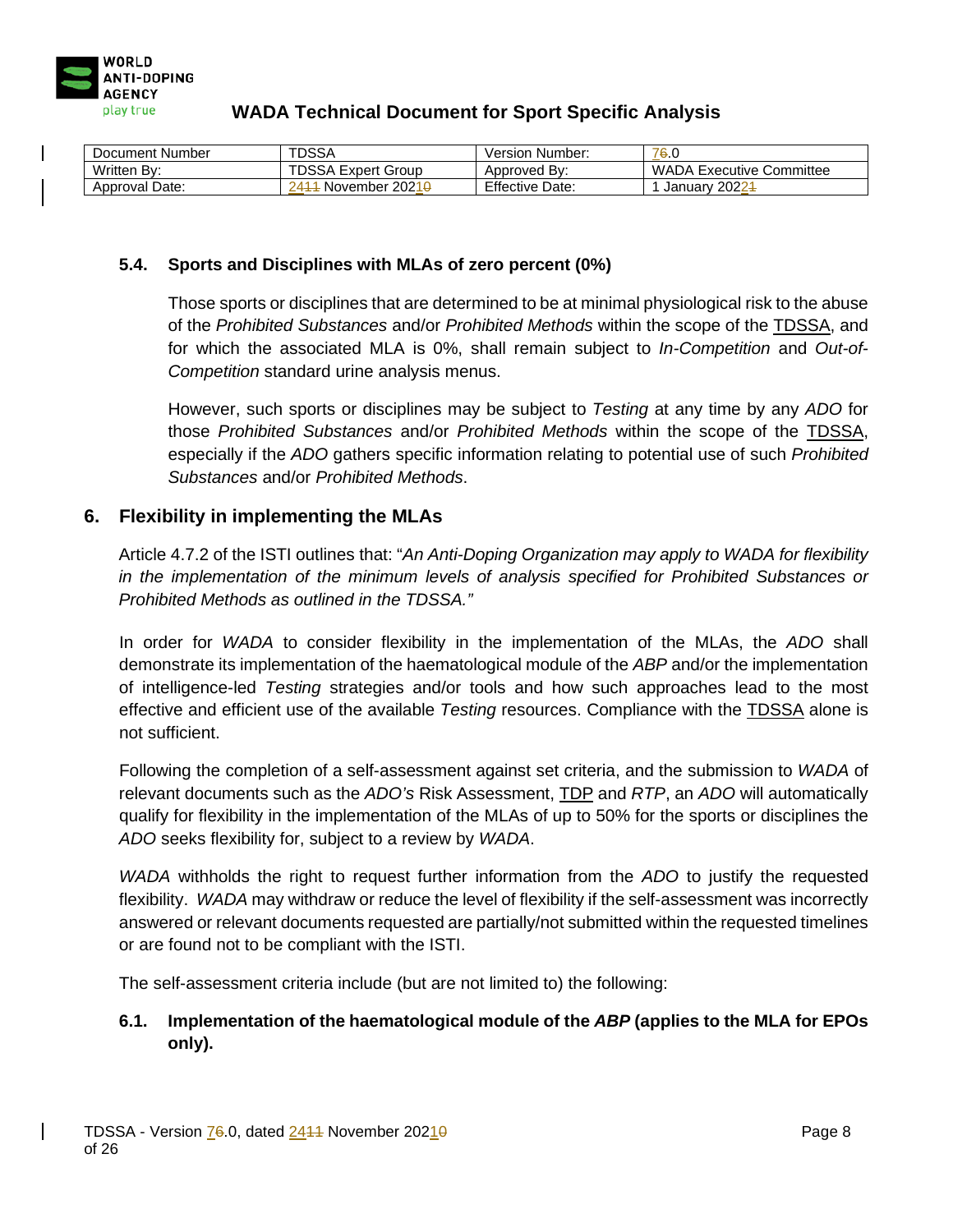

| Document Number | <b>TDSSA</b>                        | Version Number:        | 76.0                            |
|-----------------|-------------------------------------|------------------------|---------------------------------|
| Written By:     | <b>TDSSA Expert Group</b>           | Approved By:           | <b>WADA Executive Committee</b> |
| Approval Date:  | - November 2021 <del>0</del><br>241 | <b>Effective Date:</b> | January 20224                   |

To be eligible for flexibility of up to 50% of the EPOs MLAs for the sports or disciplines based on the adoption of the haematological module of the *ABP*, the *ADO* shall be able to demonstrate that it meets all of the below:

- 6.1.1 The *ABP* program of the sport or discipline has been operational for at least 12 months;
- 6.1.2 The *ABP* program implements *Target Testing* that acts upon the recommendations of an APMU with reference to EPOs;
- 6.1.3 All relevant *ABP* data, including *Doping Control* forms (DCFs), are available in *ADAMS,* which permits oversight by *WADA*;
- 6.1.4 All criteria described in Article 3.3 of this *Technical Document* are met; and
- 6.1.5 The *ABP* program is managed by a *WADA*-approved *Athlete* Passport Management Unit (APMU) in accordance with the applicable *Technical Document* for APMUs in force.

#### **6.2. Non-***ABP* **(haematological module) related criteria**

Flexibility in implementing the MLAs due to non-*ABP* related criteria may only be implemented for the *Prohibited Substances* and/or *Prohibited Methods* within the scope of the TDSSA. Such criteria include (but are not limited to):

- a) prioritization of *Target Testing* for both *In-Competition* and *Out-of-Competition*;
- b) collaboration with other *ADO*s, for example in sharing *Testing* plans for *Athletes* of joint interest;
- c) mechanisms to gather intelligence and use of such intelligence in the implementation of an *ADO's* anti-doping program, including conducting investigations;
- d) collaboration with law enforcement authorities;
- e) alternative *Testing* strategies including the application of specific analysis for other *Prohibited Substances* and/or *Prohibited Methods* outside the scope of the TDSSA;
- f) long-term storage of *Samples* in line with a documented storage and Further Analysis strategy; and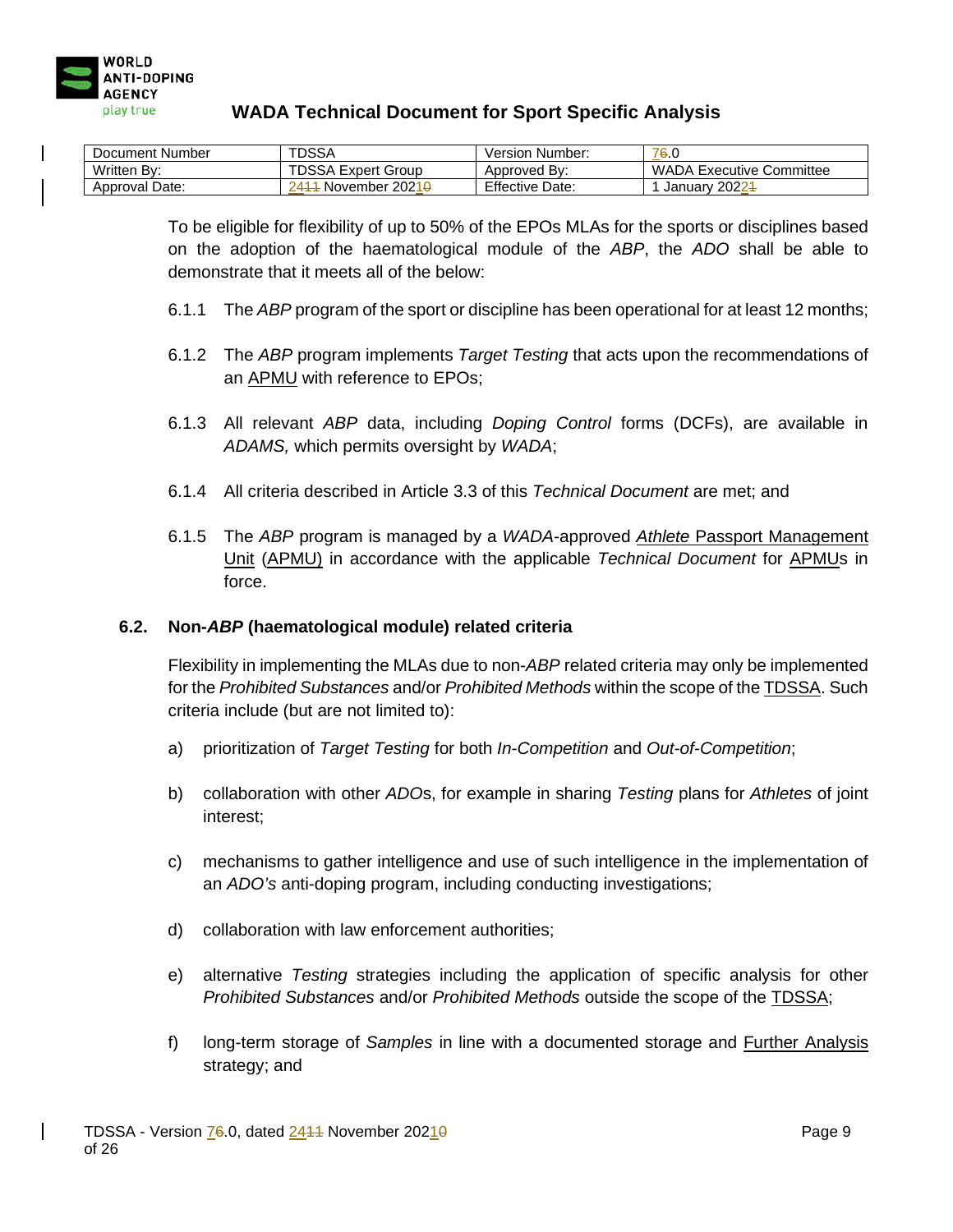

| Document Number | TDSSA                             | Version Number:        | 76.0                            |
|-----------------|-----------------------------------|------------------------|---------------------------------|
| Written By:     | <b>TDSSA Expert Group</b>         | Approved By:           | <b>WADA Executive Committee</b> |
| Approval Date:  | November 2021 <del>0</del><br>241 | <b>Effective Date:</b> | January 20224                   |

g) compliant entry of DCFs into *ADAMS* within 21 days of *Sample* collection.

Upon *WADA*'s request, an *ADO* shall demonstrate that the above criteria are actively part of the *ADO's* anti-doping program.

#### **6.3. Application for flexibility in the implementation of the MLAs**

The process and the full list of criteria required to support an application for flexibility in implementing the MLAs can be found in *WADA's Code* [Compliance Center](https://ccq.wada-ama.org/ccq/pages/login.xhtml) and the [Application for Flexibility User Guide](https://www.wada-ama.org/sites/default/files/resources/files/tdssa_application_for_flexibility_user_guide_en.pdf) on *WADA's* website.

#### **6.4. Period for flexibility in the implementation of the MLAs**

Flexibility in the implementation of the MLAs will remain valid for a maximum period of two years provided that the *ADO* continues to comply with the list of criteria included in *[WADA](https://ccq.wada-ama.org/ccq/pages/login.xhtml)*'s *Code* [Compliance Center](https://ccq.wada-ama.org/ccq/pages/login.xhtml) or the [Application for Flexibility User Guide](https://www.wada-ama.org/sites/default/files/resources/files/tdssa_application_for_flexibility_user_guide_en.pdf)*.* If the *ADO* no longer meets the criteria contained within its application for flexibility, the *ADO* shall notify *WADA*.

Applications for flexibility are subject to review by *WADA* at any time. Should an *ADO* wish to extend the validity period of its flexibility, the *ADO* shall contact *WADA* in advance of its expiration.

#### **7. Documentation**

*ADOs* shall ensure the following information is accurately recorded on the applicable document or in *ADAMS* to ensure that *WADA* can monitor and evaluate an *ADO's* implementation of the TDSSA:

#### **7.1. Sport and Discipline on the DCF**

To ensure accurate recording of *Sample* analysis by the Laboratories and reporting of statistics in *ADAMS*, *Testing* Authorities, *Sample* Collection Authorities and their *Doping Control* Officers must ensure that the correct sport and discipline for the *Athlete*, as listed in Appendices 1 and 2 of the TDSSA*,* is recorded at a minimum on the Laboratory copy of the DCF.

#### **7.2. Type of Analysis for each** *Sample*

The request for analysis of the *Prohibited Substances* and/or *Prohibited Methods* within the scope of the TDSSA shall be provided to the Laboratory for each *Sample* to ensure the Laboratory conducts the correct analyses and accurately reports the results in *ADAMS*.

The specific type of analysis required for each *Sample* shall be recorded on the chain of custody (or equivalent) documentation shipped with the *Samples* to the Laboratory or by an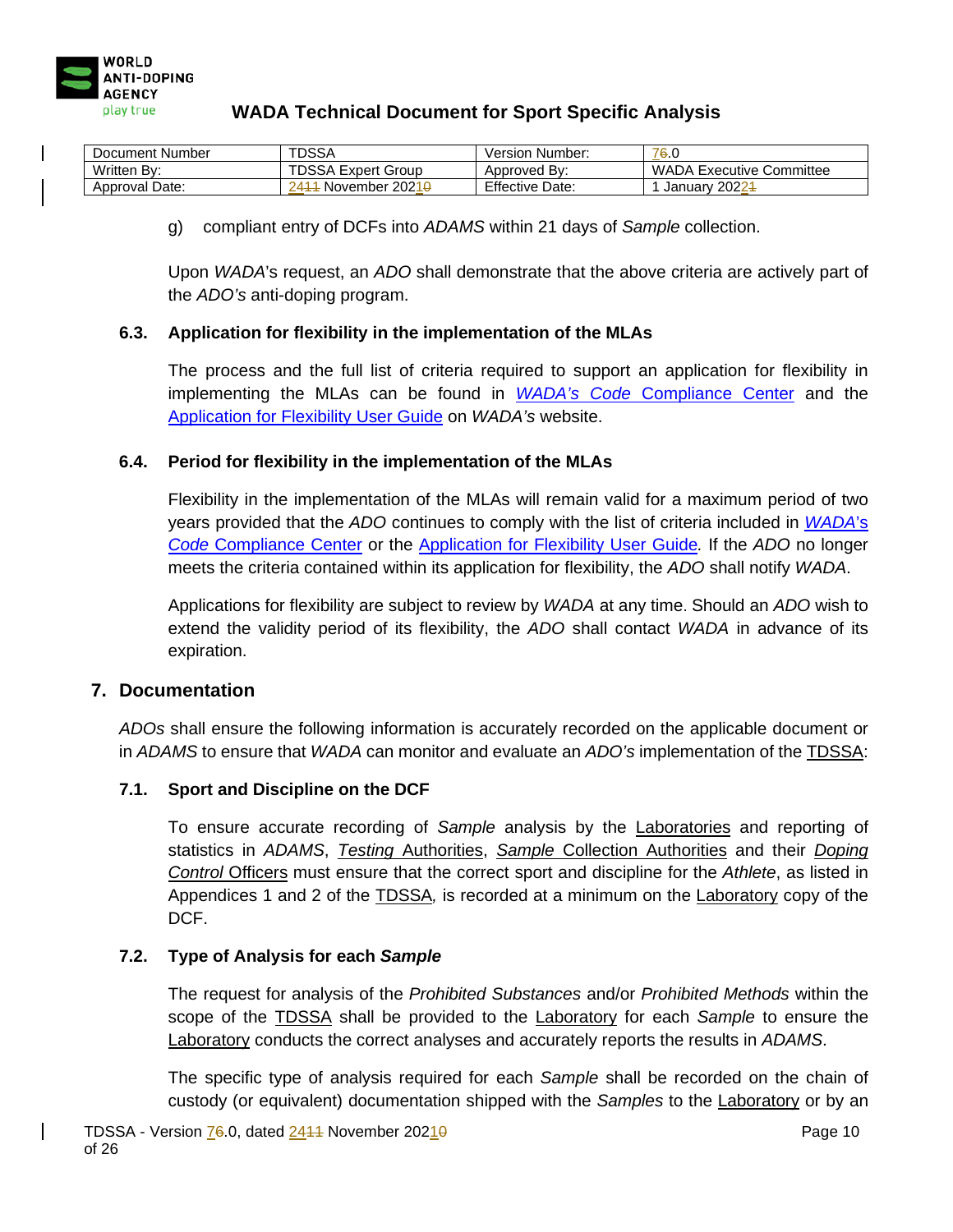

| Document Number | <b>TDSSA</b>                        | Version Number:        | 76.U                     |
|-----------------|-------------------------------------|------------------------|--------------------------|
| Written By:     | <b>TDSSA Expert Group</b>           | Approved By:           | WADA Executive Committee |
| Approval Date:  | November 2021 <del>0</del> .<br>941 | <b>Effective Date:</b> | January 20224            |

otherwise effective communication method that has been agreed with the Laboratory responsible for analyzing an *ADO's Samples*. However, the type of analysis requested shall not be recorded on the DCF.

### **7.3. Level of** *Athlete* **being Tested**

The TDSSA shall be applicable to *International-Level Athletes* and *National-Level Athletes* as defined by each *ADO*. To assist with the monitoring of an *ADOs*' TDP and compliance with the application of the MLAs to those defined *Athletes*, *ADOs* shall record the level of the *Athlete* in *ADAMS. ADOs* may be requested to validate such data to *WADA* as part of *WADA's*  wider compliance program.

### **8. Data Analysis and Monitoring**

To monitor compliance, *WADA* utilizes the TDSSA Monitoring tool in *ADAMS* Next Gen. or the Reporting Guide to Monitor *Testing*. It is strongly recommended that *ADO*s use thisese tools to monitor their compliance with the TDSSA regularly. For more information on the TDSSA Monitoring tool in *ADAMS* Next Gen, *ADOs* can refer to either t<sub>The [Reporting Guide to Monitor](https://www.wada-ama.org/en/resources/code-compliance/reporting-guide-to-monitor-testing) Testing can be</sub> found on *WADA's* website or -the *ADAMS* [Help Center.](https://adams-help.wada-ama.org/hc/en-us)

For TDSSA monitoring and compliance purposes, *WADA* will assess whether the *ADO* has complied with the MLAs based on *Doping Control* statistics contained in *ADAMS*. This will include, but not be limited to, the following elements:

- Total number of Tests and types of analyses;
- MLA achieved for each *Prohibited Substance* category within the scope of the TDSSA for each sport or discipline listed in the *ADO's* TDP;
- Number of *Athletes* tested; and
- Implementation of the haematological module of the *ABP* for sports or disciplines with an EPOs MLA equal to or greater than 30%, for *RTP Athletes*.

These statistics and any other relevant information will also be used to review and modify the TDSSA over time.

It is expected that *ADOs* will also utilize this data to assist in the review of their TDP and the management of their *Doping Control* programs.

A wider evaluation of *ADOs'* compliance with the TDSSA is being addressed through *WADA's* continuous compliance and monitoring program. The evaluation includes a review of the methods applied by the *ADOs* to the implementation of the Tests in order to meet the MLAs as outlined in the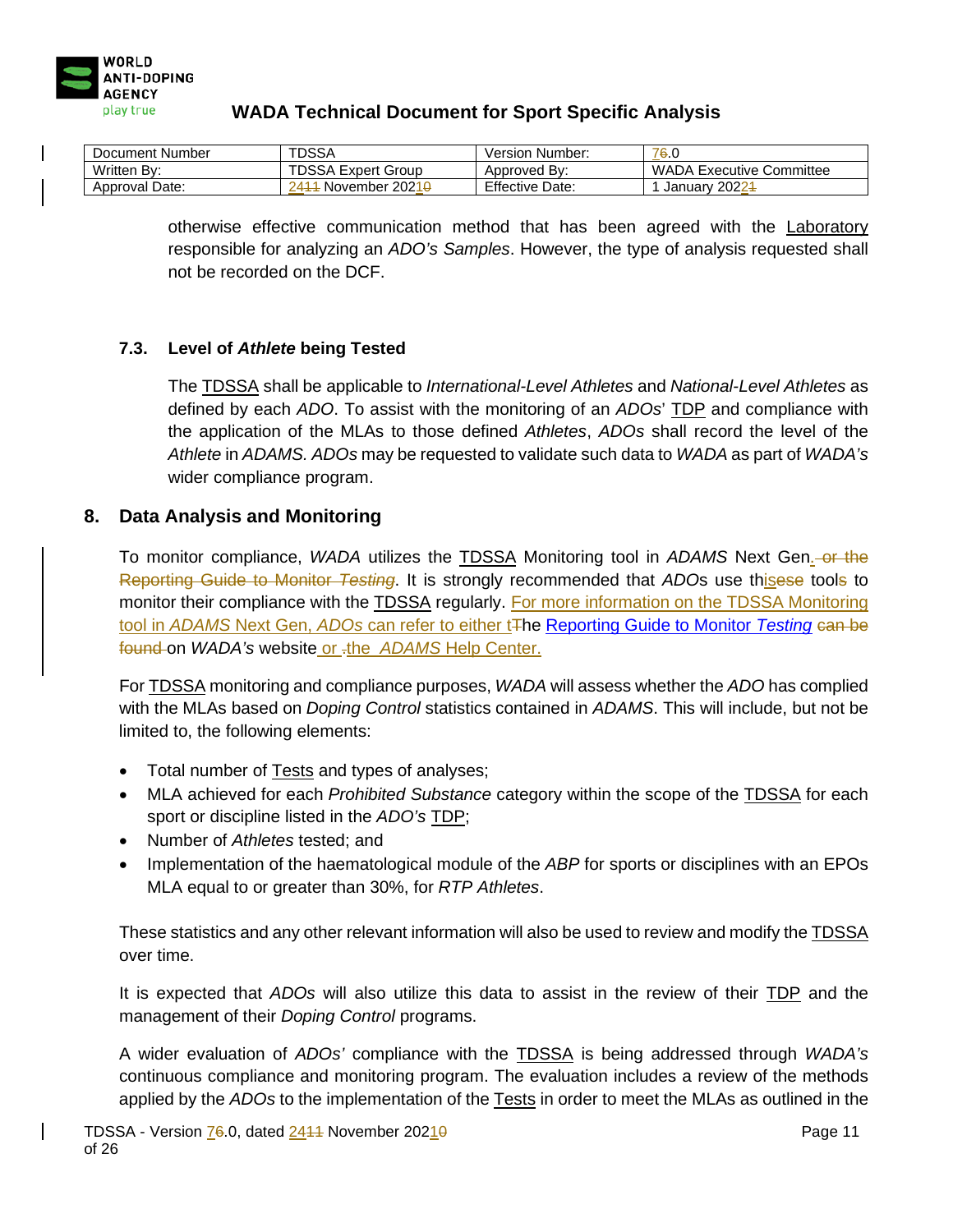

| Document Number | <b>TDSSA</b>                      | Version Number:        | 76.0                            |
|-----------------|-----------------------------------|------------------------|---------------------------------|
| Written By:     | <b>TDSSA Expert Group</b>         | Approved By:           | <b>WADA Executive Committee</b> |
| Approval Date:  | November 2021 <del>0</del><br>241 | <b>Effective Date:</b> | January 20224                   |

ISTI, including but not limited to the assessment of risk among *Athletes* within the jurisdiction of the *ADO*, and the use of information and intelligence in the selection and timing of Tests on defined *Athletes*.

As outlined in Section 6, *ADOs* may apply for flexibility in implementing the MLAs based on their implementation of the haematological module of the *ABP* and/or use of intelligence-led *Testing* strategies and other tools that will lead to the most effective and efficient use of available resources.

## **9. Review of TDSSA**

As part of an ongoing review process, *WADA* will monitor the implementation of the TDSSA. Revisions to the TDSSA may be issued from time to time based on consultation with *ADOs* and Laboratories or the revision to the *Code* or *International Standards* or for other reasons at *WADA's* discretion (e.g. revisions to the *Prohibited List* or inclusion of a *Prohibited Substance* and/or *Prohibited Method* that is not within the scope of the TDSSA). *ADOs* will be provided with prior notice of such modifications taking effect.

### **10. Definitions**

## **10.1. Defined terms from the 2021** *Code* **that are used in the TDSSA**

*ADAMS***:** The Anti-Doping Administration and Management System is a Web-based database management tool for data entry, storage, sharing, and reporting designed to assist stakeholders and *WADA* in their anti-doping operations in conjunction with data protection legislation.

*Anti-Doping Organization***:** *WADA* or a *Signatory* that is responsible for adopting rules for initiating, implementing or enforcing any part of the *Doping Control* process. This includes, for example, the International Olympic Committee, the International Paralympic Committee, other *Major Event Organizations* that conduct *Testing* at their *Events*, International Federations, and *National Anti-Doping Organizations.*

*Athlete***:** Any *Person* who competes in sport at the international level (as defined by each International Federation) or the national level (as defined by each *National Anti-Doping Organization).* An *Anti-Doping Organization* has discretion to apply anti-doping rules to an *Athlete* who is neither an *International-Level Athlete* nor a *National-Level Athlete*, and thus to bring them within the definition of "*Athlete*." In relation to *Athletes* who are neither *International-Level* nor *National-Level Athletes*, an *Anti-Doping Organization* may elect to: conduct limited *Testing* or no *Testing* at all; analyze *Samples* for less than the full menu of *Prohibited Substances*; require limited or no whereabouts information; or not require advance *TUEs*. However, if an Article 2.1, 2.3 or 2.5 anti-doping rule violation is committed by any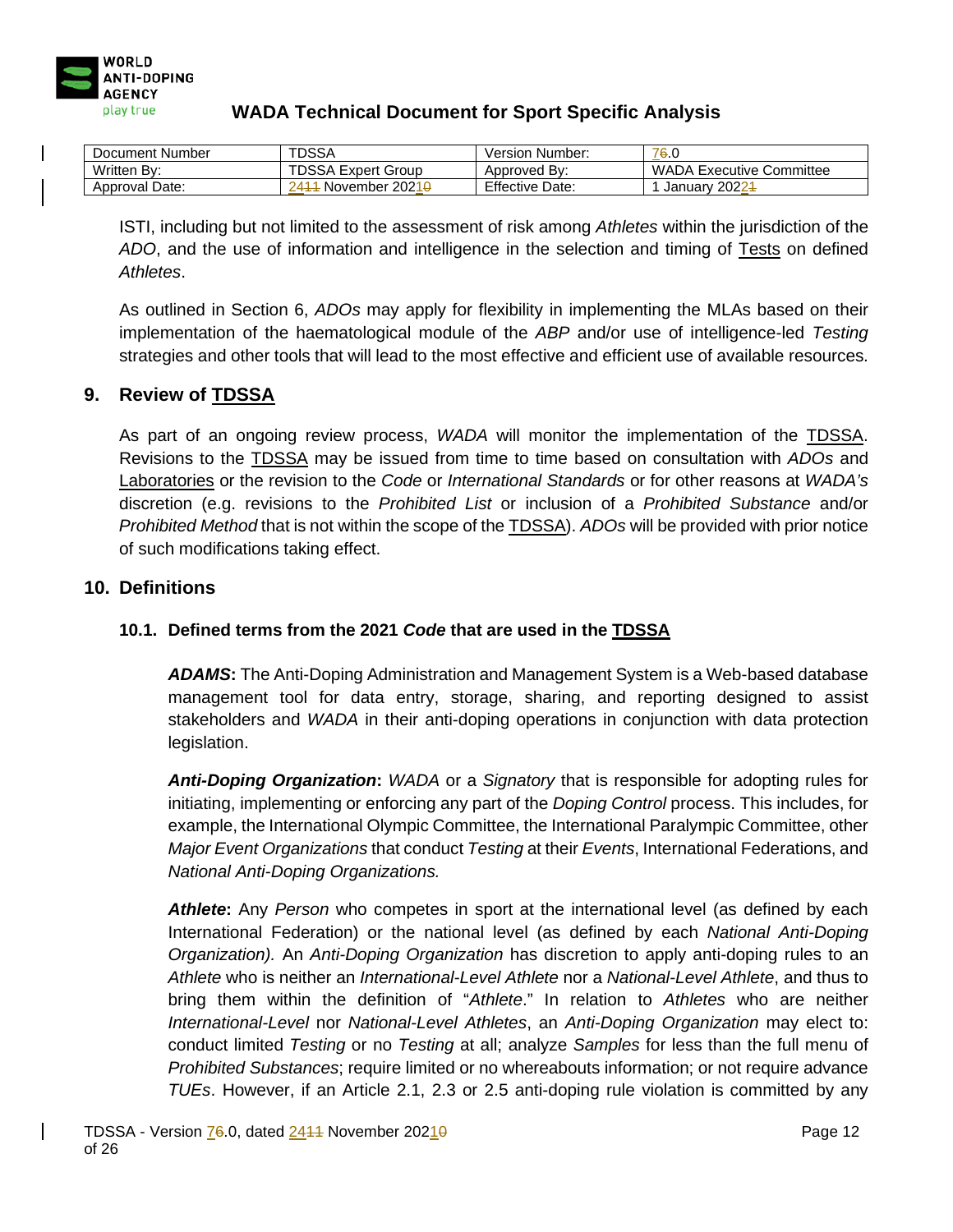

| Document Number | <b>TDSSA</b>                       | Version Number:        | 76.0                            |
|-----------------|------------------------------------|------------------------|---------------------------------|
| Written By:     | <b>TDSSA Expert Group</b>          | Approved By:           | <b>WADA Executive Committee</b> |
| Approval Date:  | November 2021 <del>0</del><br>2411 | <b>Effective Date:</b> | January 20224                   |

*Athlete* over whom an *Anti-Doping Organization* has elected to exercise its authority to test and who competes below the international or national level, then the *Consequences* set forth in the *Code* must be applied. For purposes of Article 2.8 and Article 2.9 and for purposes of anti-doping information and *Education*, any *Person* who participates in sport under the authority of any *Signatory*, government, or other sports organization accepting the *Code* is an *Athlete*.

*[Comment: Individuals who participate in sport may fall in one of five categories: 1) International-Level Athlete, 2) National-Level Athlete, 3) individuals who are not International or National-Level Athletes but over whom the International Federation or National Anti-Doping Organization has chosen to exercise authority, 4) Recreational Athlete, and 5) individuals over whom no International Federation or National Anti-Doping Organization has, or has chosen to, exercise authority. All International- or National-Level Athletes are subject to the antidoping rules of the Code, with the precise definitions of international and national level sport to be set forth in the anti-doping rules of the International Federations and National Anti-Doping Organizations.]*

*Athlete Biological Passport***:** The program and methods of gathering and collating data as described in the International Standard for Testing and Investigations and International Standard for Laboratories.

*Code***:** The World Anti-Doping Code.

**Doping Control:** All steps and processes from test distribution planning through to ultimate disposition of any appeal and the enforcement of *Consequences*, including all steps and processes in between, including but not limited to, *Testing*, investigations, whereabouts, *TUEs*, *Sample* collection and handling, laboratory analysis, *Results Management* and investigations or proceedings relating to violations of Article 10.14 (Status During *Ineligibility* or *Provisional Suspension*).

*Event***:** A series of individual *Competitions* conducted together under one ruling body (e.g., the Olympic Games, World Championships of an International Federation, or Pan American Games).

*Event Period:* The time between the beginning and end of an *Event*, as established by the ruling body of the *Event*.

*In-Competition:* The period commencing at 11:59 p.m. on the day before a *Competition* in which the *Athlete* is scheduled to participate through the end of such *Competition* and the *Sample* collection process related to such *Competition*. Provided, however, *WADA* may approve, for a particular sport, an alternative definition if an International Federation provides a compelling justification that a different definition is necessary for its sport; upon such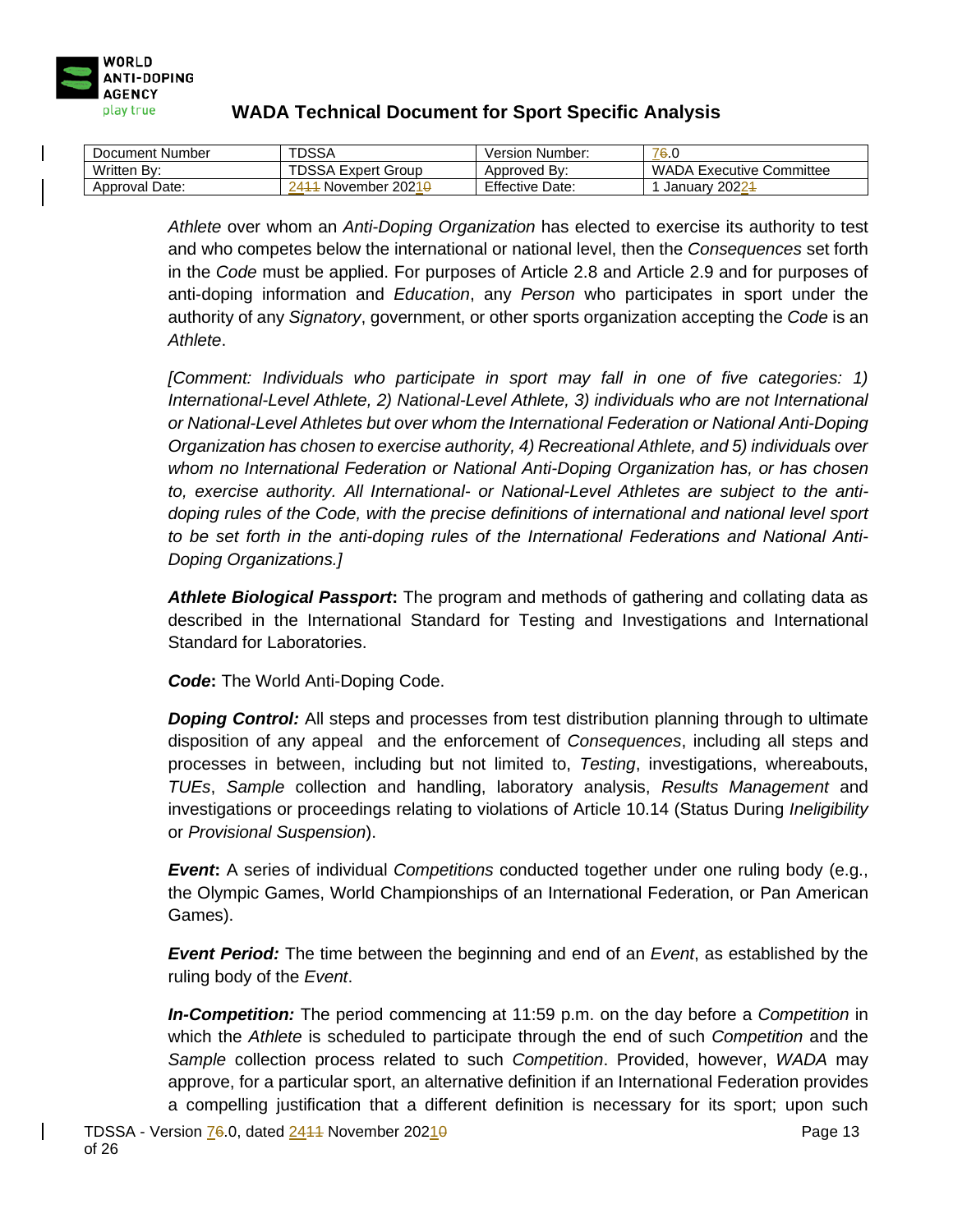

| Document Number | <b>TDSSA</b>                       | Version Number:        | 76.0                            |
|-----------------|------------------------------------|------------------------|---------------------------------|
| Written By:     | <b>TDSSA Expert Group</b>          | Approved By:           | <b>WADA Executive Committee</b> |
| Approval Date:  | November 2021 <del>0</del><br>2411 | <b>Effective Date:</b> | January 20224                   |

approval by *WADA*, the alternative definition shall be followed by all *Major Event Organizations* for that particular sport.

*[Comment: Having a universally accepted definition for In-Competition provides greater harmonization among Athletes across all sports, eliminates or reduces confusion among Athletes about the relevant timeframe for In-Competition Testing, avoids inadvertent Adverse Analytical Findings in between Competitions during an Event and assists in preventing any potential performance enhancement benefits from Substances prohibited Out-of-Competition being carried over to the Competition period.]*

*International-Level Athlete: Athletes* who compete in sport at the international level, as defined by each International Federation, consistent with the International Standard for Testing and Investigations.

*[Comment: Consistent with the International Standard for Testing and Investigations, the International Federation is free to determine the criteria it will use to classify Athletes as International-Level Athletes, e.g., by ranking, by participation in particular International Events, by type of license, etc. However, it must publish those criteria in clear and concise form, so that Athletes are able to ascertain quickly and easily when they will become classified as International-Level Athletes. For example, if the criteria include participation in certain International Events, then the International Federation must publish a list of those International Events.]*

*International Standard:* A standard adopted by *WADA* in support of the *Code.* Compliance with an *International Standard* (as opposed to another alternative standard, practice or procedure) shall be sufficient to conclude that the procedures addressed by the *International Standard* were performed properly*. International Standards* shall include any *Technical Documents* issued pursuant to the *International Standard.* 

*Major Event Organizations***:** The continental associations of *National Olympic Committees*  and other international multi-sport organizations that function as the ruling body for any continental, regional or other International *Event*.

*National Anti-Doping Organization***:** The entity(ies) designated by each country as possessing the primary authority and responsibility to adopt and implement anti-doping rules, direct the collection of *Sample*s, manage test results and conduct *Results Management* at the national level. If this designation has not been made by the competent public authority(ies), the entity shall be the country's *National Olympic Committee* or its designee.

*National-Level Athlete***:** *Athletes* who compete in sport at the national level, as defined by each *National Anti-Doping Organization,* consistent with the International Standard for Testing and Investigations.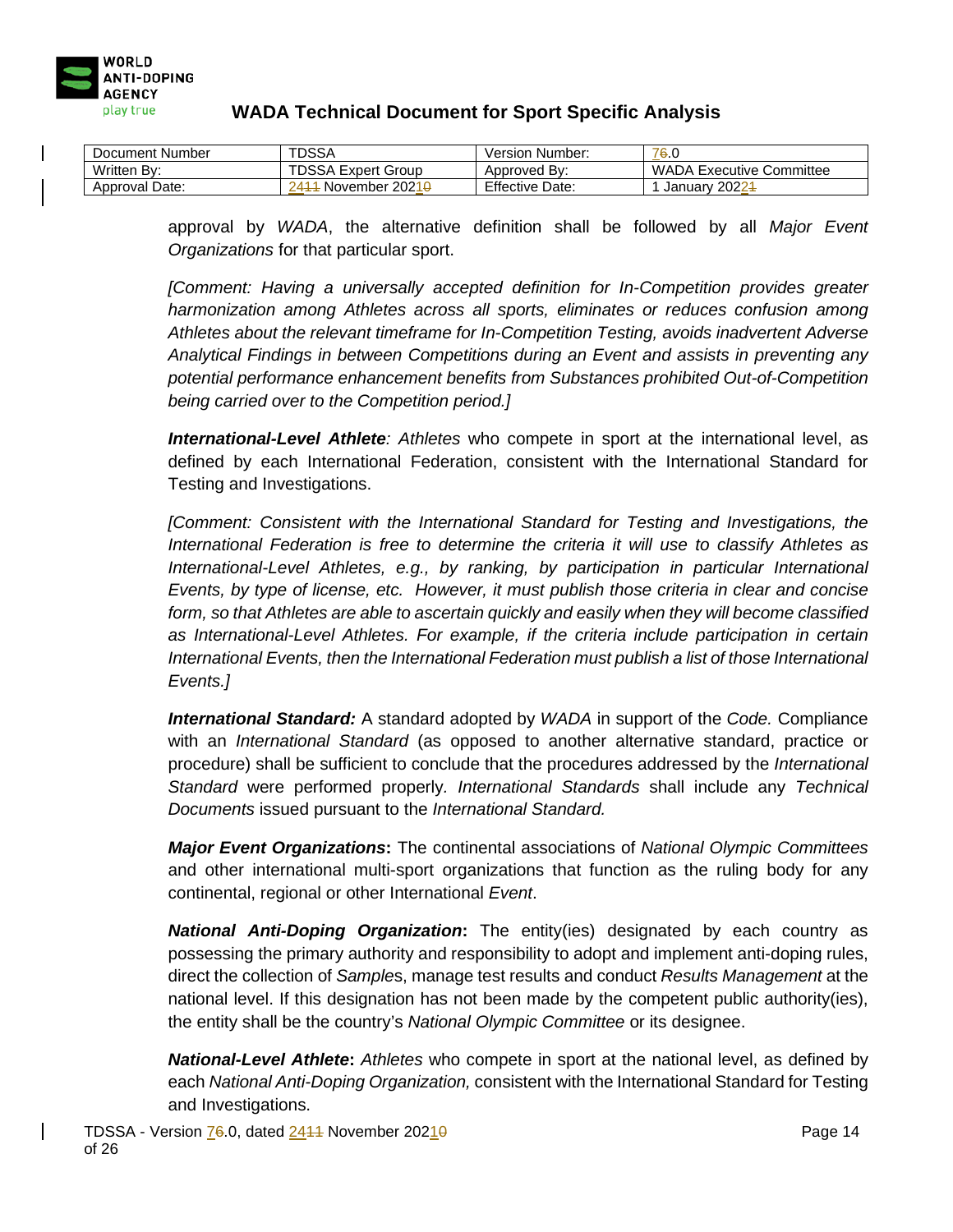

| Document Number | <b>TDSSA</b>                        | Version Number:        | 76.0                            |
|-----------------|-------------------------------------|------------------------|---------------------------------|
| Written By:     | <b>TDSSA Expert Group</b>           | Approved By:           | <b>WADA Executive Committee</b> |
| Approval Date:  | - November 2021 <del>0</del><br>241 | <b>Effective Date:</b> | January 20224                   |

*Out-of-Competition*: Any period which is not *In-Competition.*

*Prohibited List***:** The List identifying the *Prohibited Substances* and *Prohibited Methods*.

*Prohibited Substance:* Any substance, or class of substances, so described on the *Prohibited List.*

*Recreational Athlete:* A natural *Person* who is so defined by the relevant *National Anti-Doping Organization*; provided, however, the term shall not include any *Person* who, within the five years (5) prior to committing any anti-doping rule violation, has been an *International-Level Athlete* (as defined by each International Federation consistent with the *International Standard* for *Testing* and Investigations) or *National-Level Athlete* (as defined by each *National Anti-Doping Organization* consistent with the *International Standard* for *Testing* and Investigations), has represented any country in an *International Event* in an open category or has been included within any *Registered Testing Pool* or other whereabouts information pool maintained by any International Federation or *National Anti-Doping Organization.*

[Comment: The term "open category" is meant to exclude competition that is limited to junior or age group categories.

*Regional Anti-Doping Organization***:** A regional entity designated by member countries to coordinate and manage delegated areas of their national anti-doping programs, which may include the adoption and implementation of anti-doping rules, the planning and collection of *Samples*, the management of results, the review of *TUEs*, the conduct of hearings, and the conduct of *Educational* programs at a regional level.

*Registered Testing Pool***:** The pool of highest-priority *Athletes* established separately at the international level by International Federations and at the national level by *National Anti-Doping Organizations*, who are subject to focused *In-Competition* and *Out-of-Competition Testing* as part of that International Federation's or *National Anti-Doping Organization's* test distribution plan and therefore are required to provide whereabouts information as provided in Article 5.5 and the International Standard for Testing and Investigations.

*Sample or Specimen***:** Any biological material collected for the purposes of *Doping Control*.

*[Comment: It has sometimes been claimed that the collection of blood Samples violates the tenets of certain religious or cultural groups. It has been determined that there is no basis for any such claim.]*

*Target Testing***:** Selection of specific *Athletes* for *Testing* based on criteria set forth in the International Standard for Testing and Investigations*.*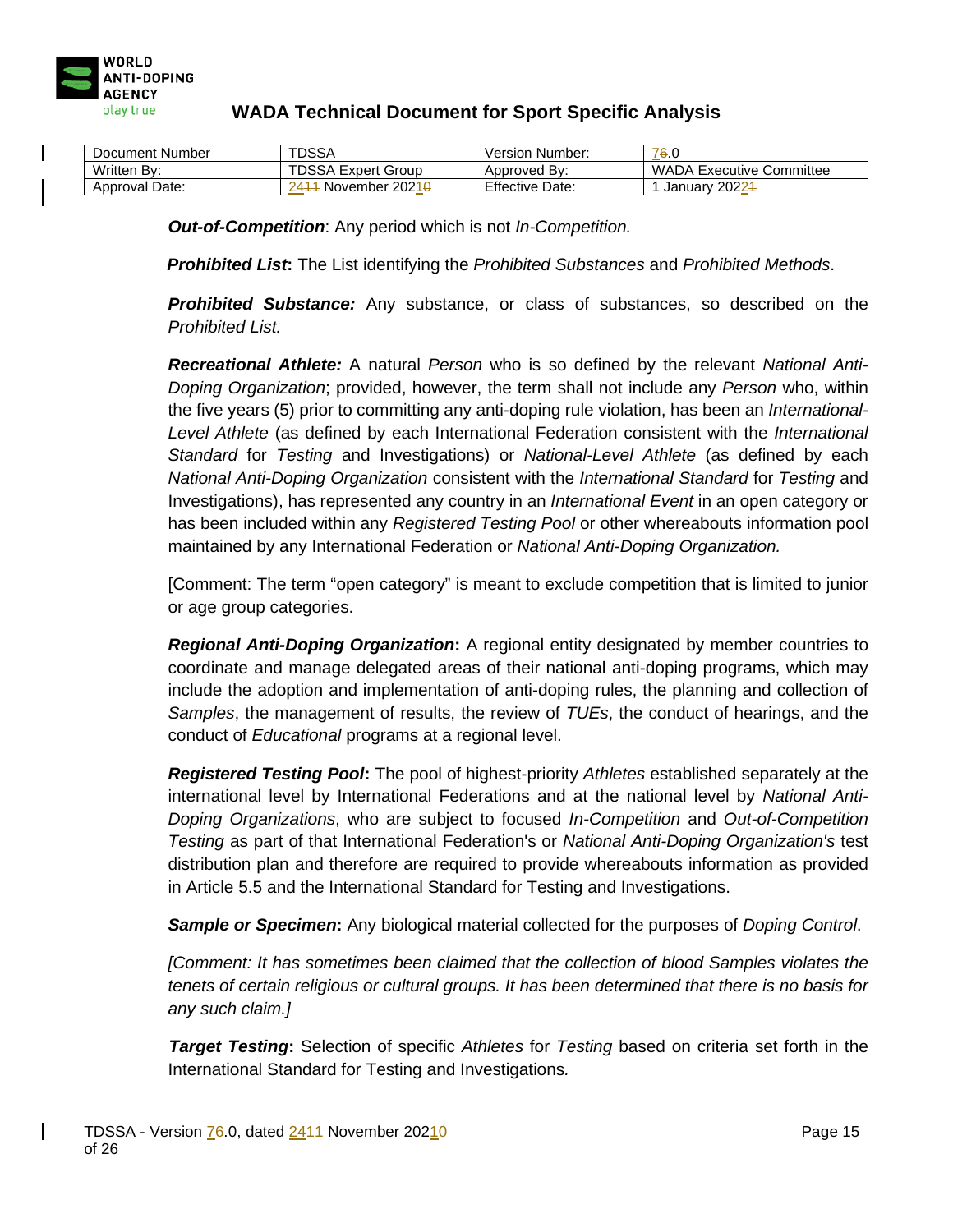

| Document Number | <b>TDSSA</b>                      | Version Number:        | 76.0                            |
|-----------------|-----------------------------------|------------------------|---------------------------------|
| Written By:     | <b>TDSSA Expert Group</b>         | Approved By:           | <b>WADA Executive Committee</b> |
| Approval Date:  | November 2021 <del>0</del><br>241 | <b>Effective Date:</b> | January 20224                   |

*Technical Document*: A document adopted and published by *WADA* from time to time containing mandatory technical requirements on specific anti-doping topics as set forth in an *International Standard.*

*Testing***:** The parts of the *Doping Control* process involving test distribution planning, *Sample*  collection, *Sample* handling, and *Sample* transport to the laboratory.

*Use***:** The utilization, application, ingestion, injection or consumption by any means whatsoever of any *Prohibited Substance* or *Prohibited Method.*

*WADA***:** The World Anti-Doping Agency.

### **10.2. Defined Terms from the 2021 International Standards that are used in the TDSSA**

*Athlete* **Passport Management Unit (APMU):** A unit composed of a *Person* or *Persons* that is responsible for the timely management of the *Athlete Biological Passports* in *ADAMS* on behalf of the Passport Custodian.

**Doping Control Officer (or DCO):** An official who has been trained and authorized by the *Sample* Collection Authority to carry out the responsibilities given to DCOs in the *International Standard* for *Testing* and Investigations.

*Doping Control* **Station:** The location where the *Sample* Collection Session will be conducted in accordance with Article 6.3.2 of the *International Standard* for *Testing* and Investigations.

**Expert:** The Expert(s), and/or Expert panel, with knowledge in the concerned field, chosen by the *Anti-Doping* Organization and/or *Athlete* Passport Management Unit, who are responsible for providing an evaluation of the Passport. The Expert must be external to the *Anti-Doping* Organization.

For the Haematological Module, the Expert Panel should consist of at least three (3) Experts who have qualifications in one or more of the fields of clinical and laboratory haematology, sports medicine or exercise physiology, as they apply to blood doping. For the Steroidal Module, the Expert Panel should be composed of at least three (3) individuals with qualifications in the fields of laboratory steroid analysis, steroid doping and metabolism and/or clinical endocrinology. For both modules, an Expert Panel should consist of Experts with complementary knowledge such that all relevant fields are represented. The Expert Panel may include a pool of at least three (3) appointed Experts and any additional ad hoc Expert(s) who may be required upon request of any of the appointed Experts or by the Athlete Passport Management Unit of the *Anti-Doping Organization*.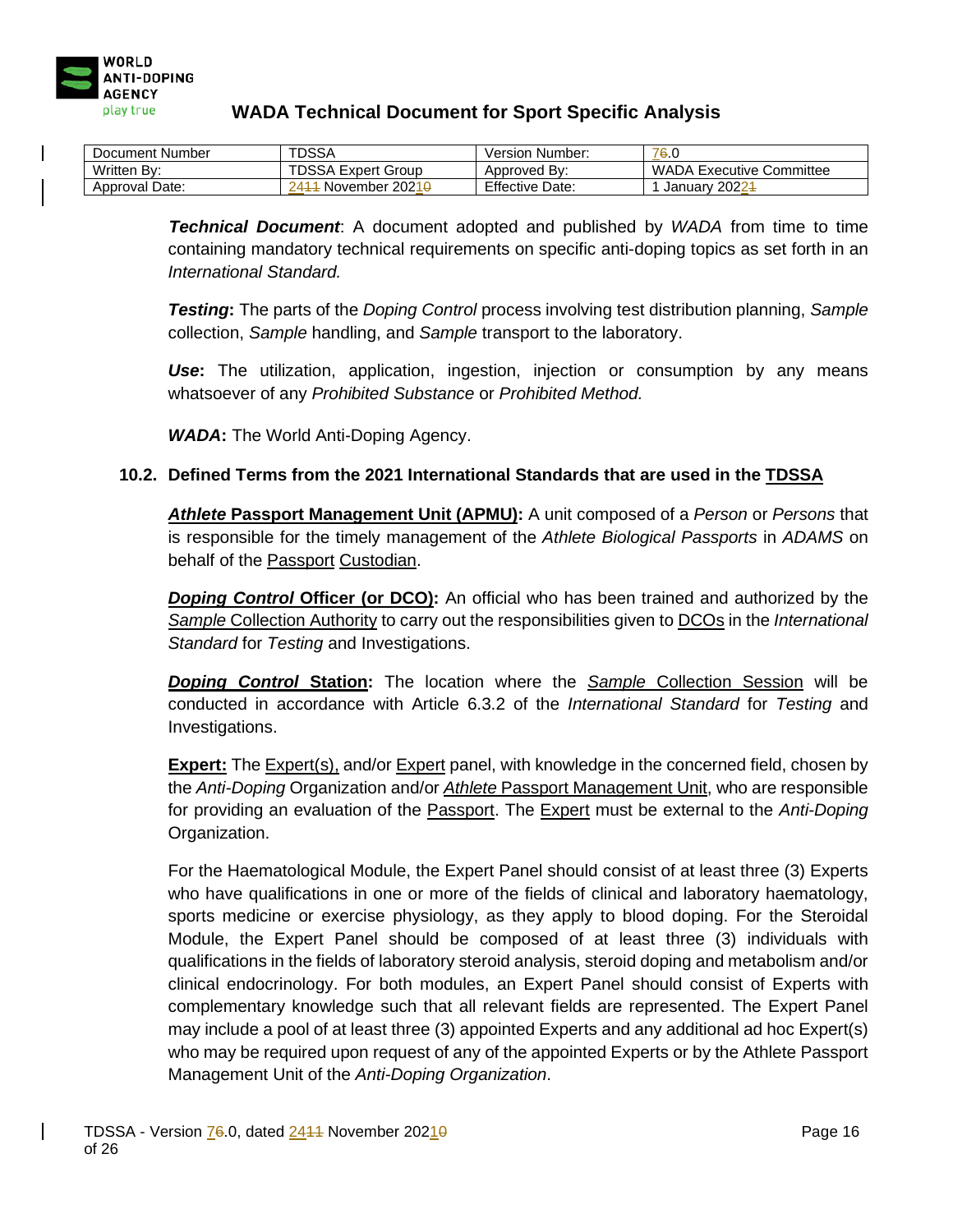

| Document Number | TDSSA                              | Version Number:        | 76.0                            |
|-----------------|------------------------------------|------------------------|---------------------------------|
| Written By:     | <b>TDSSA Expert Group</b>          | Approved By:           | <b>WADA Executive Committee</b> |
| Approval Date:  | November 2021 <del>0</del><br>2411 | <b>Effective Date:</b> | January 20224                   |

**Further Analysis:** Further Analysis, as this term is used in the ISL, occurs when a Laboratory conducts additional analysis on an "A" *Sample* or a "B" *Sample* after an analytical result for that "A" *Sample* or that "B" *Sample* has been reported by the Laboratory.

[Comment: There is no limitation on a Laboratory's authority to conduct repeat or confirmation analysis, or to analyze a Sample with additional Analytical Methods, or to perform any other type of additional analysis on an "A" Sample or "B" Sample prior to reporting an analytical result on that Sample. That is not considered Further Analysis. If a Laboratory is to conduct additional analysis on an "A" Sample or "B" Sample after an analytical result for that Sample has been reported (for example: additional Sample analysis to detect EPO, or GC/C/IRMS analysis, or analysis in connection with the Athlete Biological Passport or additional analysis on a stored Sample) it may do so after receiving approval from the Testing Authority or Results Management Authority (if different) or WADA. However, after an Athlete has been charged with a Code Article 2.1 anti-doping rule violation based on the presence of a Prohibited Substance, Metabolite(s) of a Prohibited Substance, or Marker(s) of the Use of a Prohibited Substance or Prohibited Method in a Sample, then Further Analysis on that Sample may only be performed with the consent of the Athlete or approval from a hearing body (see Code Article 6.5). Further Analysis may be performed by the same Laboratory that did the original Analytical Testing, or by a different Laboratory or other WADA-approved laboratory, at the direction of the Testing Authority or Results Management Authority (if different) or WADA. Any other Anti-Doping Organization that wishes to conduct Further Analysis on a stored Sample may do so with the permission of the Testing Authority or Results Management Authority (if different) or WADA and shall be responsible for any follow-up Results Management. Any Sample storage or Further Analysis initiated by WADA or another Anti-Doping Organization shall be at WADA's or that Anti-Doping Organization's expense.]

**Laboratory**: A *WADA*-accredited laboratory applying Test Methods and processes to provide evidentiary data for the detection and/or identification of *Prohibited Substances* or *Prohibited Methods* on the *Prohibited List*, and if applicable, quantification of a Threshold Substance in *Samples* of urine and other biological matrices in the context of *Doping Control* activities.

**Major Event**: A series of individual international *Competitions* conducted together under an international multi-sport organization functioning as a ruling body (e.g., the Olympic Games, Pan American Games) and for which a significant increase of resources and capacity may be required to conduct *Doping Control* for the *Event*.

**Passport:** A collation of all relevant data unique to an individual *Athlete* that may include longitudinal profiles of *Markers*, heterogeneous factors unique to that particular *Athlete* and other relevant information that may help in the evaluation of *Markers*.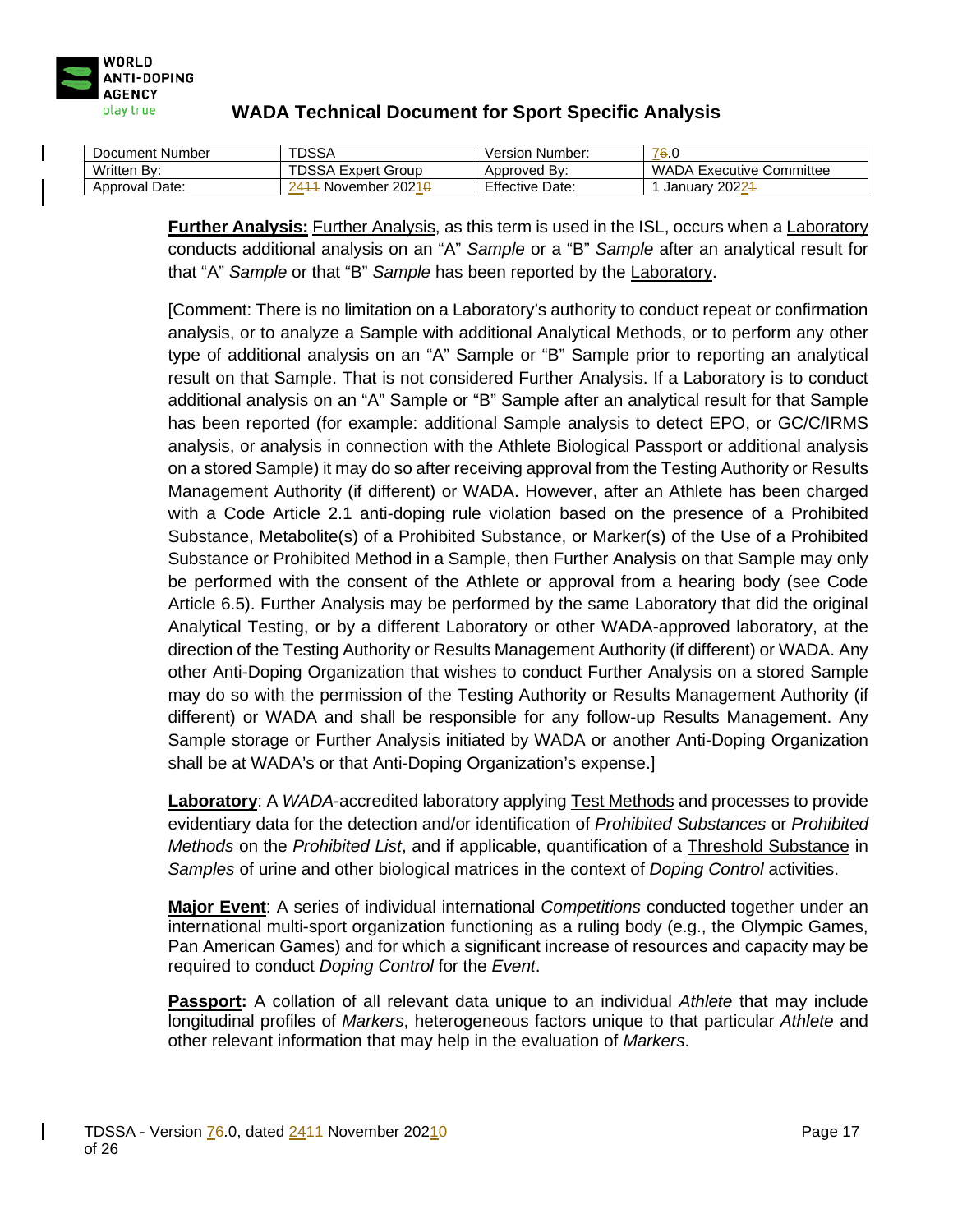

| Document Number | TDSSA                              | Version Number:        | 76.0                            |
|-----------------|------------------------------------|------------------------|---------------------------------|
| Written By:     | <b>TDSSA Expert Group</b>          | Approved By:           | <b>WADA Executive Committee</b> |
| Approval Date:  | November 2021 <del>0</del><br>2411 | <b>Effective Date:</b> | January 20224                   |

**Risk Assessment**: The assessment of risk of doping in a sport or sports discipline conducted by an *Anti-Doping Organization* in accordance with Article 4.2 of the *International Standard* for *Testing* and Investigations.

*Sample* **Collection Authority:** The organization that is responsible for the collection of *Samples* in compliance with the requirements of the International Standard for Testing and Investigations, whether (1) the *Testing* Authority itself; or (2) a *Delegated Third Party* to whom the authority to conduct *Testing* has been granted or sub-contracted. The *Testing* Authority always remains ultimately responsible under the *Code* for compliance with the requirements of the *International Standard* for *Testing* and Investigations relating to collection of *Samples*.

*Sample* **Collection Session:** All of the sequential activities that directly involve the *Athlete*  from the point that initial contact is made until the *Athlete* leaves the *Doping Control* Station after having provided their *Sample(s)*.

*Technical Document* **for Sport Specific Analysis (TDSSA):** The *Technical Document* which establishes minimum levels of analysis that *Anti-Doping Organizations* must apply to sports and sport disciplines for certain *Prohibited Substances* and/or *Prohibited Methods*, which are most likely to be abused in particular sports and sport disciplines.

**Test(s):** Any combination of *Sample(s)* collected (and analyzed) from a single *Athlete* in a single *Sample* Collection Session.

**Test Distribution Plan:** A document written by an *Anti-Doping Organization* that plans *Testing* on *Athletes*, in accordance with the requirements of Article 4 of the *International Standard* for *Testing* and Investigations*.*

*Testing* **Authority:** The *Anti-Doping Organization* that authorizes *Testing* on *Athletes* it has authority over. It may authorize a *Delegated Third Party* to conduct *Testing* pursuant to the authority of and in accordance with the rules of the *Anti-Doping Organization*. Such authorization shall be documented. The *Anti-Doping Organization* authorizing *Testing* remains the *Testing* Authority and ultimately responsible under the *Code* to ensure the *Delegated Third Party* conducting the *Testing* does so in compliance with the requirements of the *International Standard* for *Testing* and Investigations.

#### **10.3. Defined terms specific to the TDSSA**

**Minimum Level of Analysis (MLA):** The number of analyses for the *Prohibited Substances* and/or *Prohibited Methods* within the scope of the TDSSA required to be performed by an *ADO* for each sport or discipline, expressed as a percentage of the total eligible Tests in their TDP.

**Physiological Risk Assessment:** Analysis of the physiological demands of a sport or discipline against the potential performance enhancing benefit of *Prohibited Substances* and/or *Prohibited Methods* on the TDSSA.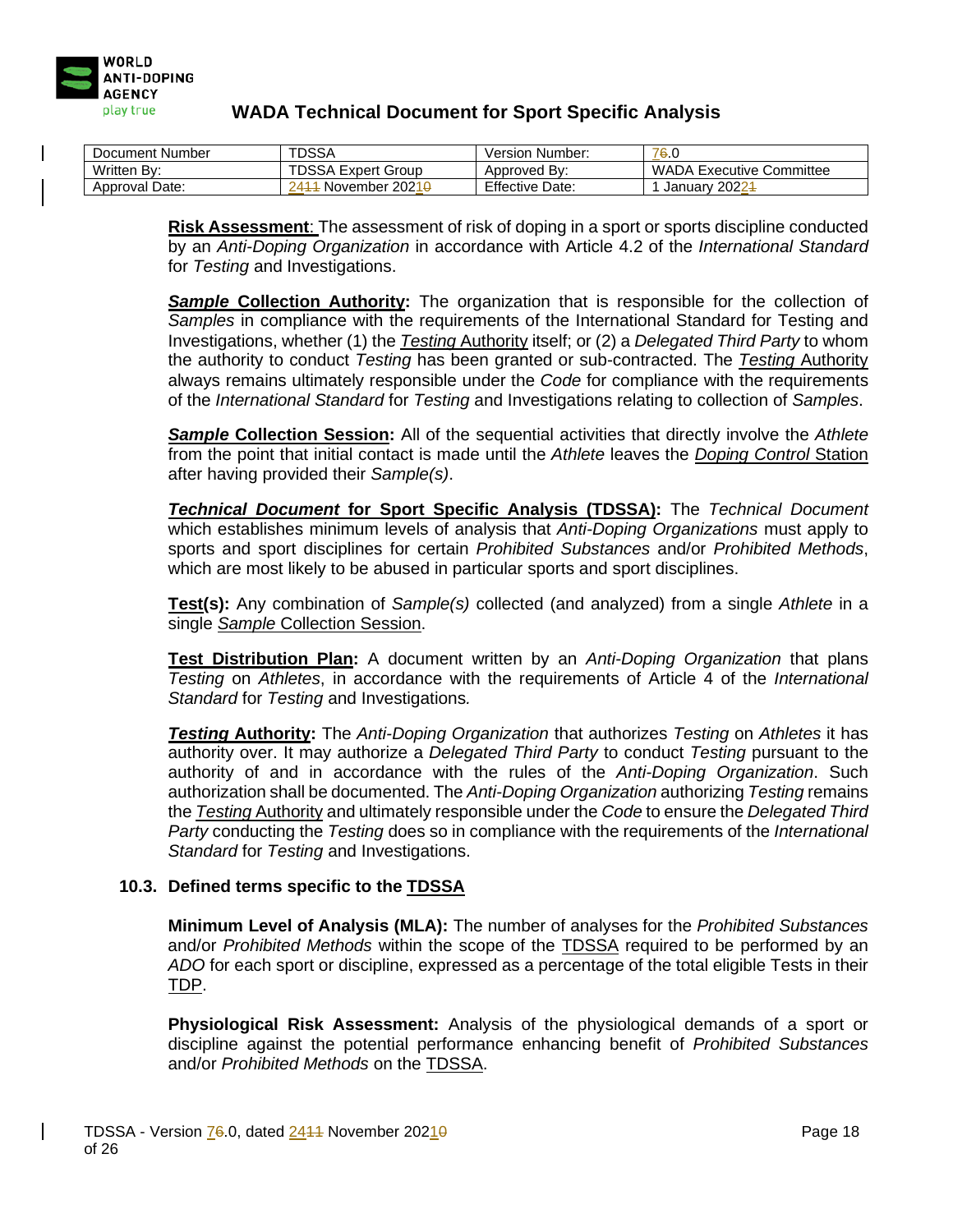

## **Appendix 1**

Minimum Levels of Analysis for Sports and Disciplines of Olympic and IOC Recognized International Federations, and members of the Alliance of Independent Recognized Members of Sport

| <b>SPORT</b>             | <b>DISCIPLINE</b>                                | <b>EPOs %</b>  | GH % <sup>5</sup> | <b>GHRFs %</b> |
|--------------------------|--------------------------------------------------|----------------|-------------------|----------------|
| Aikido                   | <b>Aikido</b>                                    | 5              | 5                 | 5              |
| <b>Air Sports</b>        | All                                              | 0              | 0                 | $\mathbf 0$    |
| <b>American Football</b> | <b>American Football</b>                         | 5              | 10                | 10             |
| <b>Aquatics</b>          | <b>Diving</b>                                    | $\overline{0}$ | 5                 | $\overline{5}$ |
| <b>Aquatics</b>          | <b>Swimming Sprint 100m or less</b>              | 10             | 10                | 10             |
| <b>Aquatics</b>          | <b>Swimming Long Distance 800m or</b><br>greater | 30             | 5                 | 5              |
| <b>Aquatics</b>          | <b>Swimming Middle Distance 200-400m</b>         | 15             | 5                 | 5              |
| <b>Aquatics</b>          | <b>Open Water</b>                                | 30             | 5                 | $\overline{5}$ |
| <b>Aquatics</b>          | <b>Artistic Swimming</b>                         | 10             | 5                 | $\overline{5}$ |
| <b>Aquatics</b>          | <b>Water Polo</b>                                | 10             | 10                | 10             |
| <b>Archery</b>           | All                                              | $\overline{0}$ | $\overline{0}$    | $\overline{0}$ |
| <b>Arm Wrestling</b>     | <b>Arm Wrestling</b>                             | 5              | 15                | 15             |
| <b>Athletics</b>         | <b>Combined Events</b>                           | 15             | 15                | 15             |
| <b>Athletics</b>         | <b>Jumps</b>                                     | 10             | 15                | 15             |
| <b>Athletics</b>         | Long Distance 3000m or greater                   | 60             | 5                 | $\overline{5}$ |
| <b>Athletics</b>         | Middle Distance 800-1500m                        | 30             | 10                | 10             |
| <b>Athletics</b>         | Sprint 400m or less                              | 10             | 15                | 15             |
| <b>Athletics</b>         | <b>Throws</b>                                    | 5              | 15                | 15             |
| <b>Automobile Sports</b> | All                                              | 5              | $\mathbf 0$       | $\mathbf 0$    |
| <b>Badminton</b>         | <b>Badminton</b>                                 | 10             | 10                | 10             |
| <b>Bandy</b>             | <b>Bandy</b>                                     | 5              | 10                | 10             |
| <b>Baseball</b>          | <b>Baseball</b>                                  | 5              | 10                | 10             |
| <b>Basketball</b>        | <b>Basketball</b>                                | 10             | 10                | 10             |
| <b>Basketball</b>        | 3 on 3                                           | 10             | 10                | 10             |
| <b>Basque Pelota</b>     | <b>Basque Pelota</b>                             | 5              | 5                 | 5              |
| <b>Biathlon</b>          | <b>Biathlon</b>                                  | 60             | 10                | 10             |
| <b>Billiards Sports</b>  | All                                              | $\overline{0}$ | $\overline{0}$    | $\overline{0}$ |
| <b>Bobsleigh</b>         | <b>Bobsleigh</b>                                 | 5              | 10                | 10             |
| <b>Bobsleigh</b>         | <b>Skeleton</b>                                  | $\overline{0}$ | 10                | 10             |
| <b>Bodybuilding</b>      | <b>Bodybuilding</b>                              | 5              | 30                | 30             |
| <b>Bodybuilding</b>      | <b>Fitness</b>                                   | 10             | 30                | 30             |

<sup>5</sup> The mandatory implementation of the GH MLAs for all sports/disciplines is postponed until the endocrine module of the *ABP* is ready for implementation.

<span id="page-18-0"></span> $\mathsf{l}$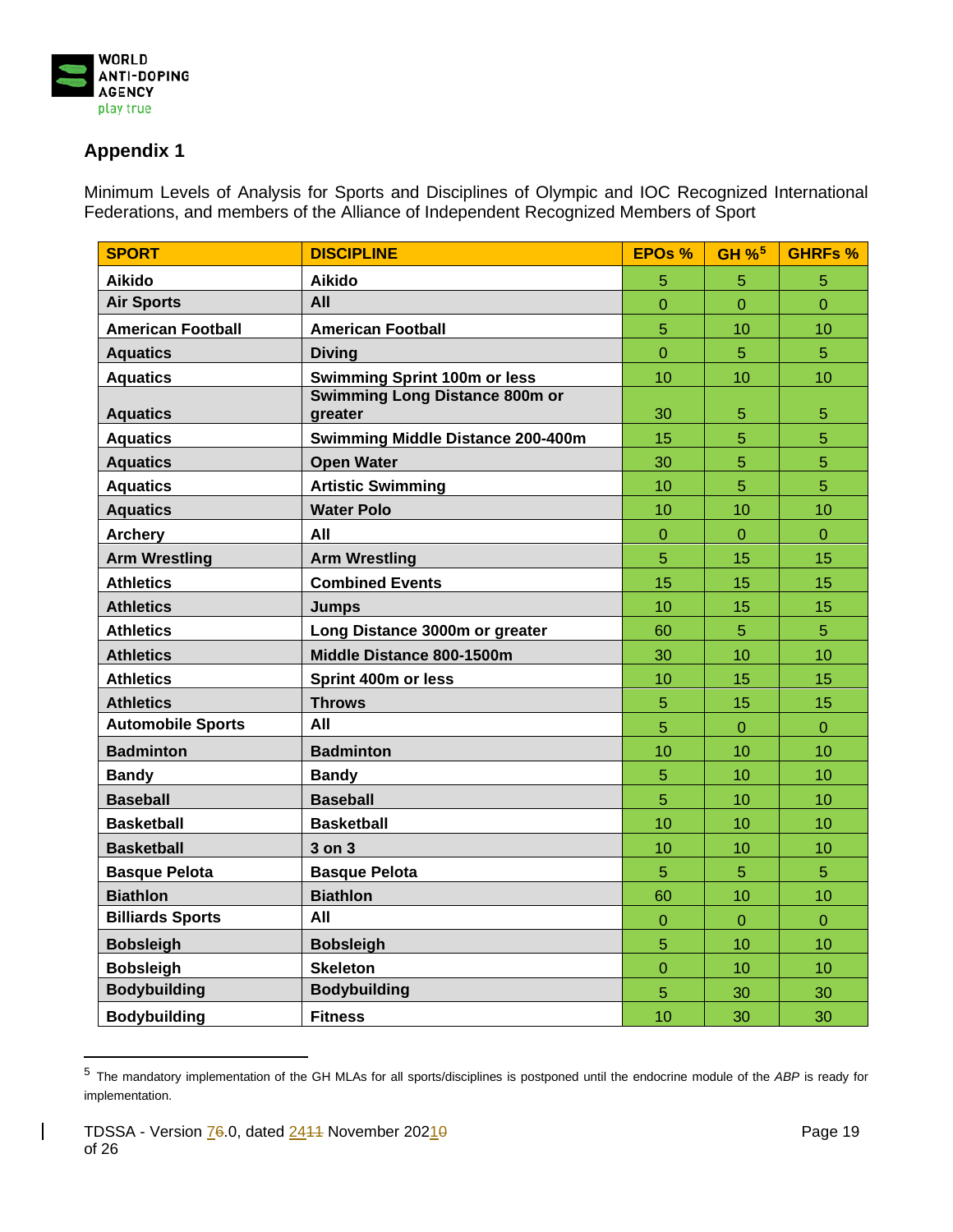

| <b>SPORT</b>         | <b>DISCIPLINE</b>                    | EPOs%            | <b>GH %</b>      | <b>GHRFs %</b>   |
|----------------------|--------------------------------------|------------------|------------------|------------------|
| <b>Boules Sports</b> | All                                  | $\mathbf{0}$     | $\mathbf 0$      | $\pmb{0}$        |
| <b>Bowling</b>       | All                                  | $\overline{0}$   | $\overline{0}$   | $\overline{0}$   |
| <b>Boxing</b>        | <b>Boxing</b>                        | 15               | 10               | 10               |
| <b>Bridge</b>        | <b>Bridge</b>                        | $\mathbf{0}$     | $\overline{0}$   | $\overline{0}$   |
| Canoe/Kayak          | Sprint 200m                          | 10               | 10               | 10               |
| Canoe/Kayak          | <b>Canoe Slalom</b>                  | 15               | 10               | 10               |
| Canoe/Kayak          | <b>Canoe Polo</b>                    | 5                | 10               | 10               |
| Canoe/Kayak          | <b>Middle Distance 500m</b>          | 15               | 10               | 10               |
| Canoe/Kayak          | <b>Dragon Boat</b>                   | 10               | 5                | 5                |
| Canoe/Kayak          | <b>Freestyle</b>                     | 5                | 10               | 10               |
| Canoe/Kayak          | <b>Long Distance 1000m</b>           | 30               | 5                | 5                |
| Canoe/Kayak          | <b>Marathon</b>                      | 30               | 5                | 5                |
| Canoe/Kayak          | <b>Ocean Racing</b>                  | 15               | 5                | 5                |
| Canoe/Kayak          | Wildwater                            | 5                | 10               | 10               |
| <b>Casting</b>       | <b>Casting</b>                       | $\overline{0}$   | $\overline{0}$   | $\mathbf 0$      |
| <b>Cheer</b>         | <b>Cheer</b>                         | 5                | 5                | 5                |
| <b>Chess</b>         | <b>Chess</b>                         | $\overline{0}$   | $\overline{0}$   | $\overline{0}$   |
| <b>Cricket</b>       | All                                  | 5                | 10               | 10               |
| <b>Curling</b>       | <b>Curling</b>                       | $\boldsymbol{0}$ | $\overline{0}$   | $\mathbf 0$      |
| <b>Cycling</b>       | <b>Artistic</b>                      | 5                | 5                | 5                |
| <b>Cycling</b>       | <b>BMX</b>                           | 5                | 10               | 10               |
| <b>Cycling</b>       | <b>Cycle-Ball</b>                    | 5                | 5                | 5                |
| <b>Cycling</b>       | <b>Cyclo-Cross</b>                   | 30               | 10               | 10               |
| <b>Cycling</b>       | <b>Mountain Bike - Down Hill</b>     | 10               | 10               | 10               |
| <b>Cycling</b>       | <b>Mountain Bike - Cross Country</b> | 30               | 10               | 10               |
| <b>Cycling</b>       | Road                                 | 60               | 10               | 10               |
| <b>Cycling</b>       | <b>Track Endurance</b>               | 30               | 10               | 10               |
| <b>Cycling</b>       | <b>Track Sprint</b>                  | 5                | 10               | 10               |
| <b>Cycling</b>       | <b>Trials</b>                        | $\overline{5}$   | 5                | 5                |
| <b>Dance Sport</b>   | All                                  | $\overline{5}$   | 5                | $\overline{5}$   |
| <b>Darts</b>         | <b>Darts</b>                         | $\mathbf{0}$     | $\mathbf 0$      | $\boldsymbol{0}$ |
| <b>Dragon Boat</b>   | <b>Dragon Boat</b>                   | 10               | 5                | 5                |
| <b>Draughts</b>      | <b>Draughts</b>                      | $\pmb{0}$        | $\mathbf 0$      | $\boldsymbol{0}$ |
| Equestrian           | <b>Dressage</b>                      | $\overline{0}$   | $\mathbf 0$      | $\mathbf 0$      |
| <b>Equestrian</b>    | <b>Driving</b>                       | $\boldsymbol{0}$ | $\boldsymbol{0}$ | $\pmb{0}$        |
| <b>Equestrian</b>    | Eventing                             | $\overline{5}$   | 5                | 5                |
| <b>Equestrian</b>    | <b>Endurance</b>                     | $\overline{5}$   | 5                | $\overline{5}$   |
| Equestrian           | <b>Jumping</b>                       | $\overline{5}$   | 5                | $\overline{5}$   |
| <b>Equestrian</b>    | Reining                              | $\pmb{0}$        | $\mathbf 0$      | $\boldsymbol{0}$ |

 $\begin{array}{c} \hline \end{array}$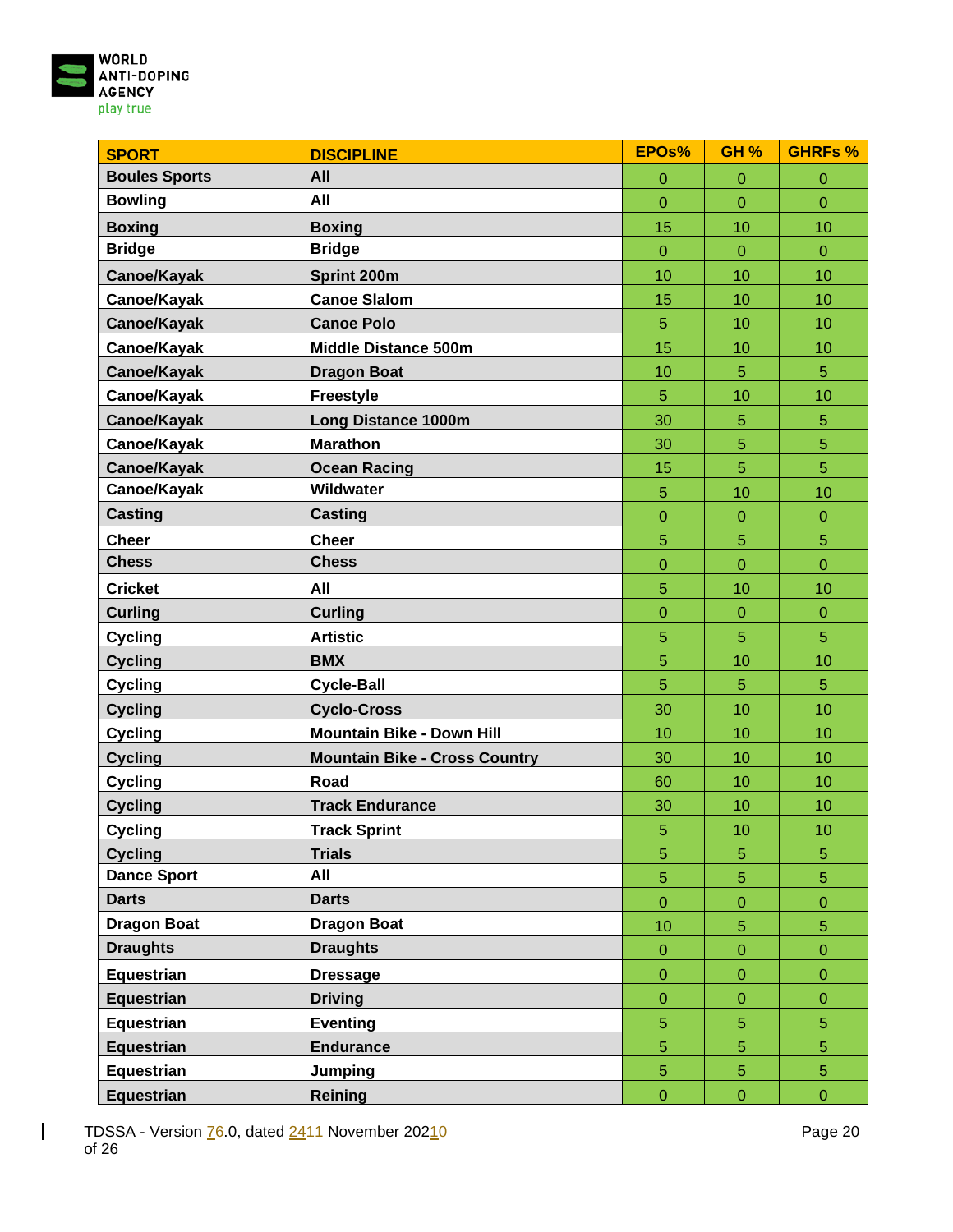

| <b>SPORT</b>                                 | <b>DISCIPLINE</b>             | <b>EPOs %</b>  | <b>GH %</b>    | <b>GHRFs %</b> |
|----------------------------------------------|-------------------------------|----------------|----------------|----------------|
| <b>Equestrian</b>                            | <b>Vaulting</b>               | 5              | 5              | 5              |
| <b>Fencing</b>                               | <b>Epee</b>                   | 5              | 5              | 5              |
| Fencing                                      | Foil                          | $\overline{5}$ | 5              | 5              |
| <b>Fencing</b>                               | <b>Sabre</b>                  | $\overline{5}$ | 5              | $\overline{5}$ |
| <b>Field Hockey</b>                          | <b>Field Hockey</b>           | 10             | 10             | 10             |
| <b>Field Hockey</b>                          | Indoor                        | 5              | 5              | 5              |
| <b>Fistball</b>                              | <b>Fistball</b>               | 5              | 5              | 5              |
| <b>Floorball</b>                             | <b>Floorball</b>              | 5              | 5              | 5              |
| <b>Flying Disc</b>                           | <b>Ultimate</b>               | 5              | 5              | 5              |
| <b>Football</b>                              | <b>Beach Football</b>         | 5              | 5              | 5              |
| <b>Football</b>                              | <b>Football</b>               | 10             | 10             | 10             |
| <b>Football</b>                              | <b>Futsal</b>                 | 5              | 5              | 5              |
| Go                                           | Go                            | $\overline{0}$ | $\overline{0}$ | $\mathbf 0$    |
| Golf                                         | Golf                          | 5              | 5              | 5              |
| <b>Gymnastics</b>                            | <b>Artistic</b>               | 10             | 10             | 10             |
| <b>Gymnastics</b>                            | <b>Acrobatic</b>              | 5              | 10             | 10             |
| <b>Gymnastics</b>                            | Rhythmic                      | 5              | 5              | 5              |
| <b>Gymnastics</b>                            | <b>Aerobic</b>                | 10             | 5              | 5              |
| <b>Gymnastics</b>                            | <b>Trampoline</b>             | 5              | 5              | 5              |
| <b>Gymnastics</b>                            | <b>Tumbling</b>               | 5              | 5              | 5              |
| <b>Handball</b>                              | <b>Beach</b>                  | 5              | 5              | 5              |
| <b>Handball</b>                              | Indoor                        | 10             | 10             | 10             |
| <b>Ice Hockey</b>                            | <b>Ice Hockey</b>             | 5              | 10             | 10             |
| <b>Icestocksport</b>                         | <b>Icestocksport Target</b>   | $\mathbf 0$    | $\mathbf 0$    | $\overline{0}$ |
| <b>Icestocksport</b>                         | <b>Icestocksport Distance</b> | $\overline{0}$ | 5              | 5              |
| Ju-Jitsu                                     | All                           | 10             | 10             | 10             |
| Judo                                         | Judo                          | 10             | 10             | 10             |
| <b>Karate</b>                                | <b>Karate</b>                 | 10             | 10             | 10             |
| Kendo                                        | Kendo                         | 5              | 5              | 5              |
| Kickboxing                                   | All                           | 15             | 10             | 10             |
| Korfball                                     | Korfball                      | 10             | 5              | 5              |
| Lacrosse                                     | Lacrosse                      | 10             | 10             | 10             |
| <b>LifeSaving</b>                            | LifeSaving                    | 10             | 5              | 5 <sup>5</sup> |
| Luge                                         | Luge                          | $\mathbf 0$    | 10             | 10             |
| <b>Minigolf</b>                              | <b>Minigolf</b>               | $\overline{0}$ | $\overline{0}$ | $\overline{0}$ |
| <b>Modern Pentathlon</b>                     | <b>Modern Pentathlon</b>      | 5              | 5              | 5              |
| <b>Motorcycle Racing</b>                     | All                           | 5              | $\overline{0}$ | $\mathbf 0$    |
| <b>Mountaineering and</b><br><b>Climbing</b> | All                           | 10             | 5              | $\overline{5}$ |

 $\mathbf{I}$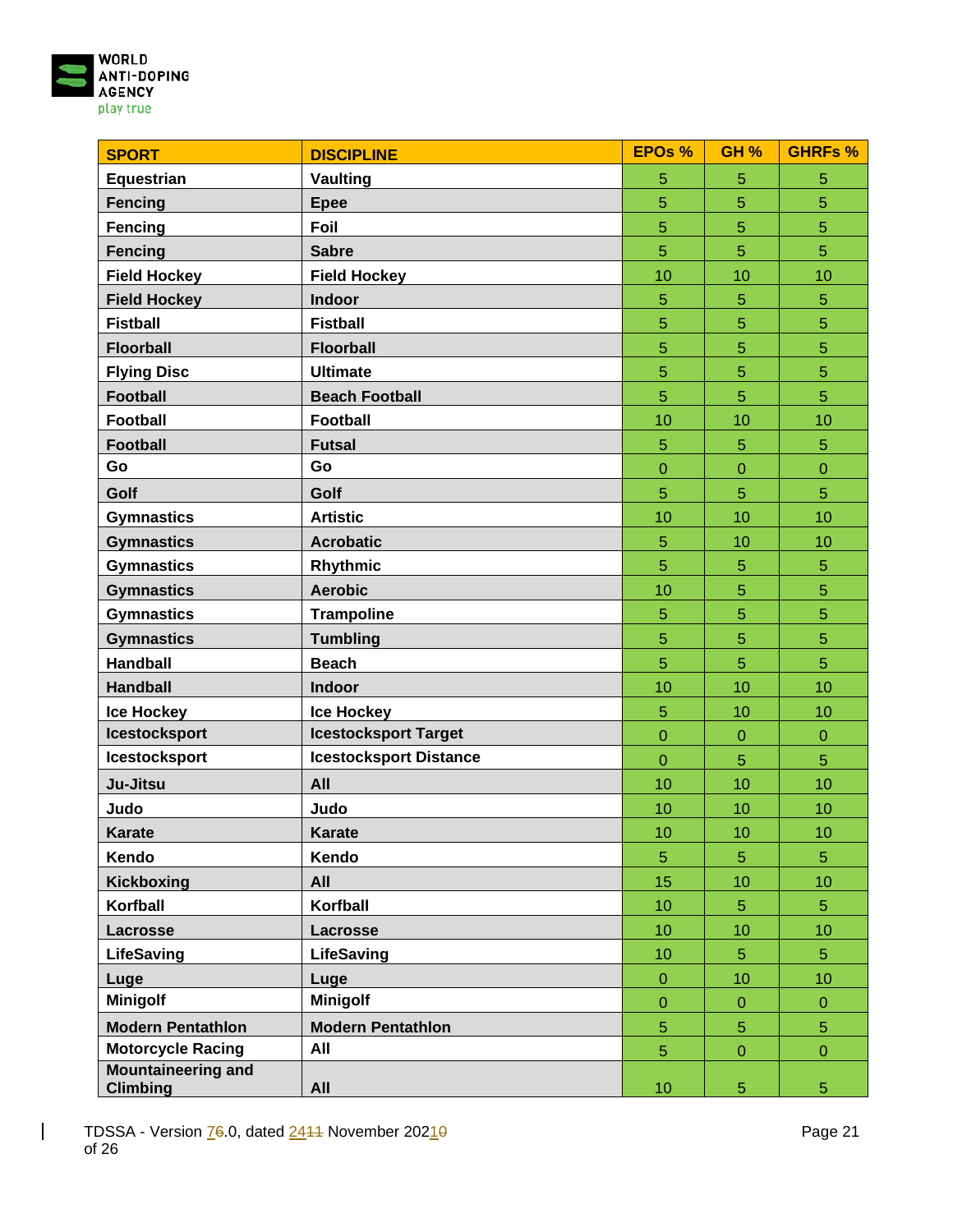

| <b>SPORT</b>         | <b>DISCIPLINE</b>                                          | <b>EPOs %</b>  | <b>GH %</b>      | <b>GHRFs %</b> |
|----------------------|------------------------------------------------------------|----------------|------------------|----------------|
| <b>Muaythai</b>      | Muaythai                                                   | 15             | 10               | 10             |
| <b>Netball</b>       | <b>Netball</b>                                             | 10             | 5                | 5              |
| Orienteering         | All                                                        | 15             | 5                | 5              |
| Polo                 | All                                                        | 5              | 5                | 5              |
| Powerboating         | Aquabike                                                   | 5              | 5                | 5              |
| Powerboating         | <b>Circuit</b>                                             | $\overline{0}$ | $\overline{0}$   | $\overline{0}$ |
| Powerboating         | <b>Offshore</b>                                            | $\overline{0}$ | $\overline{0}$   | $\overline{0}$ |
| <b>Powerlifting</b>  | All                                                        | 5              | 30               | 30             |
| Racquetball          | Racquetball                                                | 10             | 5                | 5              |
| <b>Roller Sports</b> | <b>Alpine and Inline Downhill</b>                          | 10             | 10               | 10             |
| <b>Roller Sports</b> | <b>Artistic</b>                                            | 5              | 5                | 5              |
| <b>Roller Sports</b> | <b>Hockey</b>                                              | 5              | 10               | 10             |
| <b>Roller Sports</b> | <b>Inline Speed Skating Sprint 1000m</b><br>or less        | 15             | 10               | 10             |
| <b>Roller Sports</b> | <b>Inline Speed Skating Distance greater</b><br>than 1000m | 30             | 10               | 10             |
| <b>Roller Sports</b> | <b>Roller Derby</b>                                        | 5              | $\overline{5}$   | 5              |
| <b>Roller Sports</b> | <b>Roller Freestyle</b>                                    | 5              | 10               | 10             |
| <b>Roller Sports</b> | <b>Skateboarding</b>                                       | $\overline{5}$ | 10               | 10             |
| Rowing               | Rowing                                                     | 30             | 10               | 10             |
| <b>Rugby Union</b>   | <b>Fifteens</b>                                            | 10             | 10               | 10             |
| <b>Rugby Union</b>   | <b>Sevens</b>                                              | 10             | 10               | 10             |
| <b>Sailing</b>       | All                                                        | 5              | 5                | $\overline{5}$ |
| <b>Sambo</b>         | <b>Sambo</b>                                               | 10             | 10               | 10             |
| <b>Savate</b>        | All                                                        | 10             | 10               | 10             |
| Sepaktakraw          | All                                                        | $\mathbf 0$    | $\boldsymbol{0}$ | $\mathbf{0}$   |
| <b>Shooting</b>      | All                                                        | $\overline{0}$ | $\overline{0}$   | $\overline{0}$ |
| <b>Skating</b>       | <b>Figure Skating</b>                                      | 10             | 10               | 10             |
| <b>Skating</b>       | <b>Scooter</b>                                             | 5              | 10               | 10             |
| <b>Skating</b>       | <b>Short Track</b>                                         | 15             | 10               | 10             |
| <b>Skating</b>       | <b>Skate-Cross</b>                                         | $\sqrt{5}$     | 10               | 10             |
| <b>Skating</b>       | Speed Skating 1500m or less                                | 15             | 10               | 10             |
| <b>Skating</b>       | Speed Skating greater than 1500m                           | 30             | 10               | 10             |
| <b>Skating</b>       | <b>Synchronized Skating</b>                                | 10             | 5                | $\overline{5}$ |
| <b>Skiing</b>        | <b>Alpine</b>                                              | 15             | 10               | 10             |
| <b>Skiing</b>        | <b>Cross-Country</b>                                       | 60             | 10 <sup>1</sup>  | 10             |
| <b>Skiing</b>        | <b>Nordic Combined</b>                                     | 30             | 10               | 10             |
| <b>Skiing</b>        | <b>Freestyle</b>                                           | 10             | 5                | $\overline{5}$ |
| <b>Skiing</b>        | <b>Ski Jumping</b>                                         | $\overline{0}$ | 5                | $\overline{5}$ |
| <b>Skiing</b>        | Snowboard                                                  | 10             | 5                | $\overline{5}$ |

 $\overline{\phantom{a}}$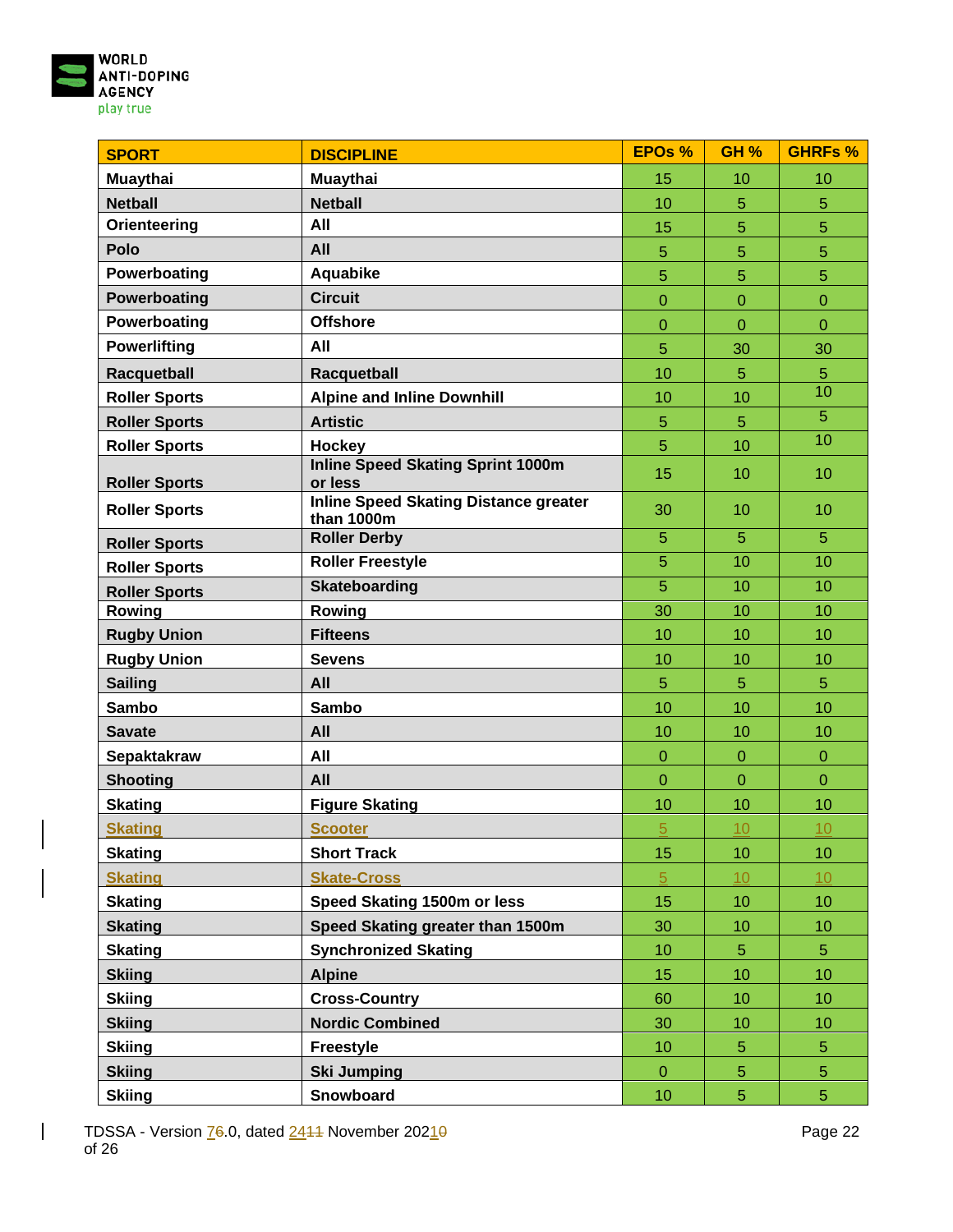

| <b>Ski Mountaineering</b> | <b>Ski Mountaineering</b>               | 30             | 5              | 5              |
|---------------------------|-----------------------------------------|----------------|----------------|----------------|
| Sleddog                   | Sleddog                                 | $\Omega$       | $\overline{0}$ | $\overline{0}$ |
| <b>SPORT</b>              | <b>DISCIPLINE</b>                       | EPOs %         | <b>GH %</b>    | <b>GHRFs %</b> |
| <b>Soft Tennis</b>        | <b>Soft Tennis</b>                      | 5              | 5              | 5              |
| <b>Softball</b>           | <b>Softball</b>                         | 5              | 10             | 10             |
| <b>Sport Climbing</b>     | <b>Boulder</b>                          | 10             | 5              | 5              |
| <b>Sport Climbing</b>     | <b>Combined</b>                         | 10             | 5              | 5              |
| <b>Sport Climbing</b>     | Lead                                    | 10             | 5              | $\overline{5}$ |
| <b>Sport Climbing</b>     | <b>Speed</b>                            | 10             | 10             | 10             |
| <b>Sport Fishing</b>      | <b>Sport Fishing</b>                    | $\overline{0}$ | $\overline{0}$ | $\overline{0}$ |
| Squash                    | Squash                                  | 10             | 5              | 5              |
| <b>Sumo</b>               | <b>Sumo</b>                             | 10             | 10             | 10             |
| <b>Surfing</b>            | All                                     | 10             | 5              | $\overline{5}$ |
| <b>Table Tennis</b>       | <b>Table Tennis</b>                     | 5              | 5              | 5              |
| <b>Taekwondo</b>          | <b>Poomsae</b>                          | 5              | 5              | 5              |
| <b>Taekwondo</b>          | <b>Sparring</b>                         | 10             | 10             | 10             |
| <b>Tennis</b>             | <b>Tennis</b>                           | 10             | 5              | 5              |
| <b>Tegball</b>            | <b>Tegball</b>                          | $\overline{5}$ | 5              | $\overline{5}$ |
| <b>Triathlon</b>          | All                                     | 60             | 10             | 10             |
| Tug of War                | Tug of War                              | 5              | 10             | 10             |
| <b>Underwater Sports</b>  | Apnoea (all subdisciplines)             | 15             | 5              | 5              |
| <b>Underwater Sports</b>  | <b>Aquathlon (Underwater Wrestling)</b> | 15             | 10             | 10             |
| <b>Underwater Sports</b>  | <b>Finswimming Open Water</b>           | 30             | 5              | 5              |
| <b>Underwater Sports</b>  | <b>Finswimming Pool</b>                 | 15             | 5              | 5              |
| <b>Underwater Sports</b>  | <b>Free Diving</b>                      | 15             | 5              | 5              |
| <b>Underwater Sports</b>  | <b>UW Orienteering</b>                  | 15             | 5              | 5              |
| <b>Underwater Sports</b>  | <b>Spearfishing</b>                     | 15             | 5              | 5              |
| <b>Underwater Sports</b>  | <b>Sport Diving</b>                     | 15             | 5              | 5              |
| <b>Underwater Sports</b>  | <b>Target Shooting</b>                  | $\overline{0}$ | $\overline{0}$ | $\overline{0}$ |
| <b>Underwater Sports</b>  | <b>UW Hockey</b>                        | 5              | 5              | $\overline{5}$ |
| <b>Underwater Sports</b>  | <b>UW Rugby</b>                         | 5              | 5              | 5              |
| Volleyball                | <b>Beach</b>                            | 5              | 5              | 5              |
| <b>Volleyball</b>         | Volleyball                              | 5              | 5              | 5              |
| Waterskiing               | <b>Barefoot</b>                         | 5              | 5              | 5              |
| Waterskiing               | <b>Cable Wakeboard</b>                  | $\overline{5}$ | 5              | 5              |
| Waterskiing               | <b>Cableski</b>                         | $\overline{5}$ | 5              | 5              |
| Waterskiing               | <b>Racing Water Ski</b>                 | $\overline{5}$ | 5              | 5              |
| Waterskiing               | <b>Tournament</b>                       | $\overline{5}$ | 5              | 5              |
| Waterskiing               | <b>Wakeboard Boat</b>                   | $\overline{5}$ | 5              | 5              |
| Weightlifting             | Weightlifting                           | 5              | 30             | 30             |

 $\overline{\phantom{a}}$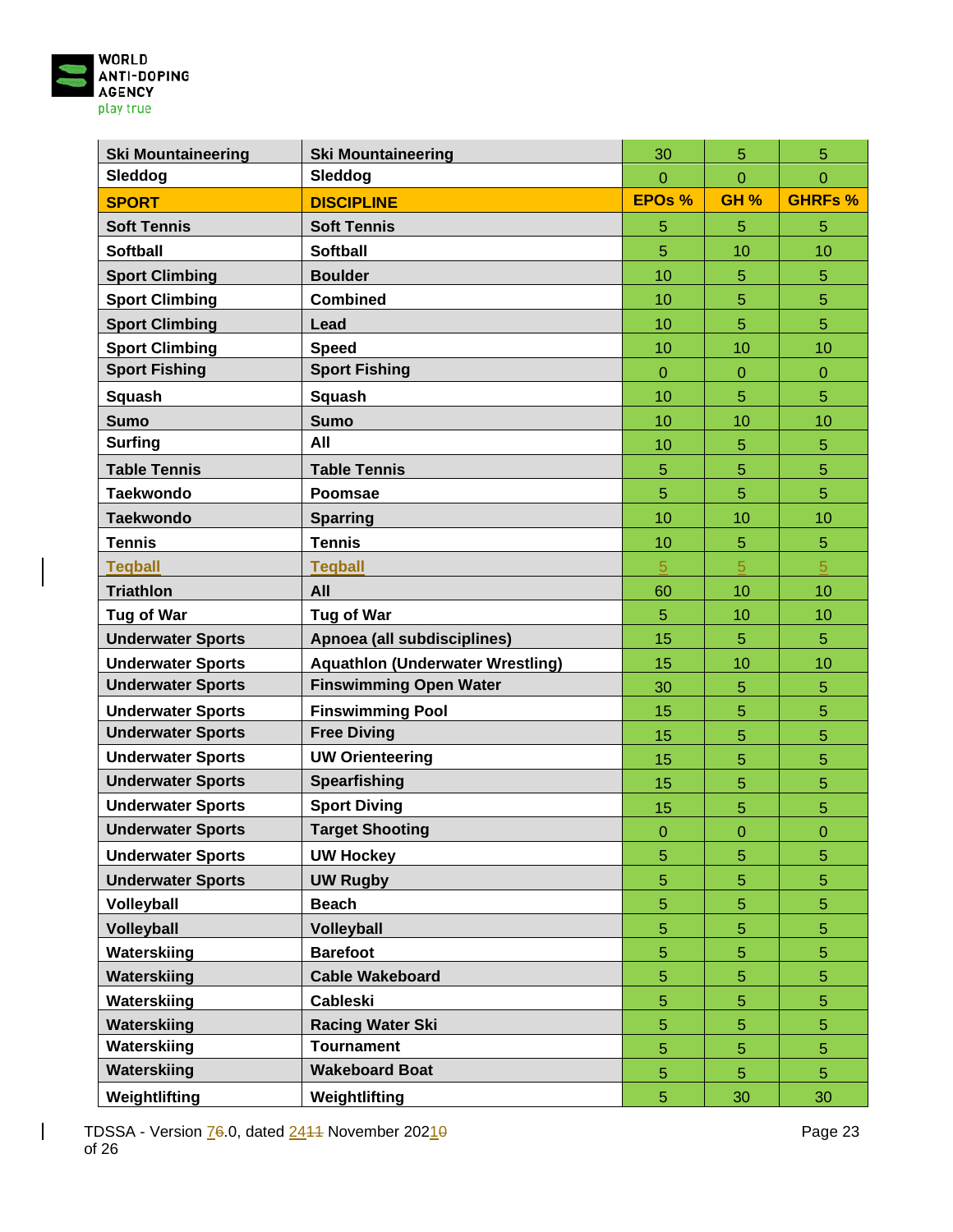

| Wrestling    | All   | 4 F<br>∪ו | 10 | 10 |
|--------------|-------|-----------|----|----|
| Wushu        | Sanda | 10        | 10 | 10 |
| <b>Wushu</b> | Taolu |           |    |    |

 $\overline{\phantom{a}}$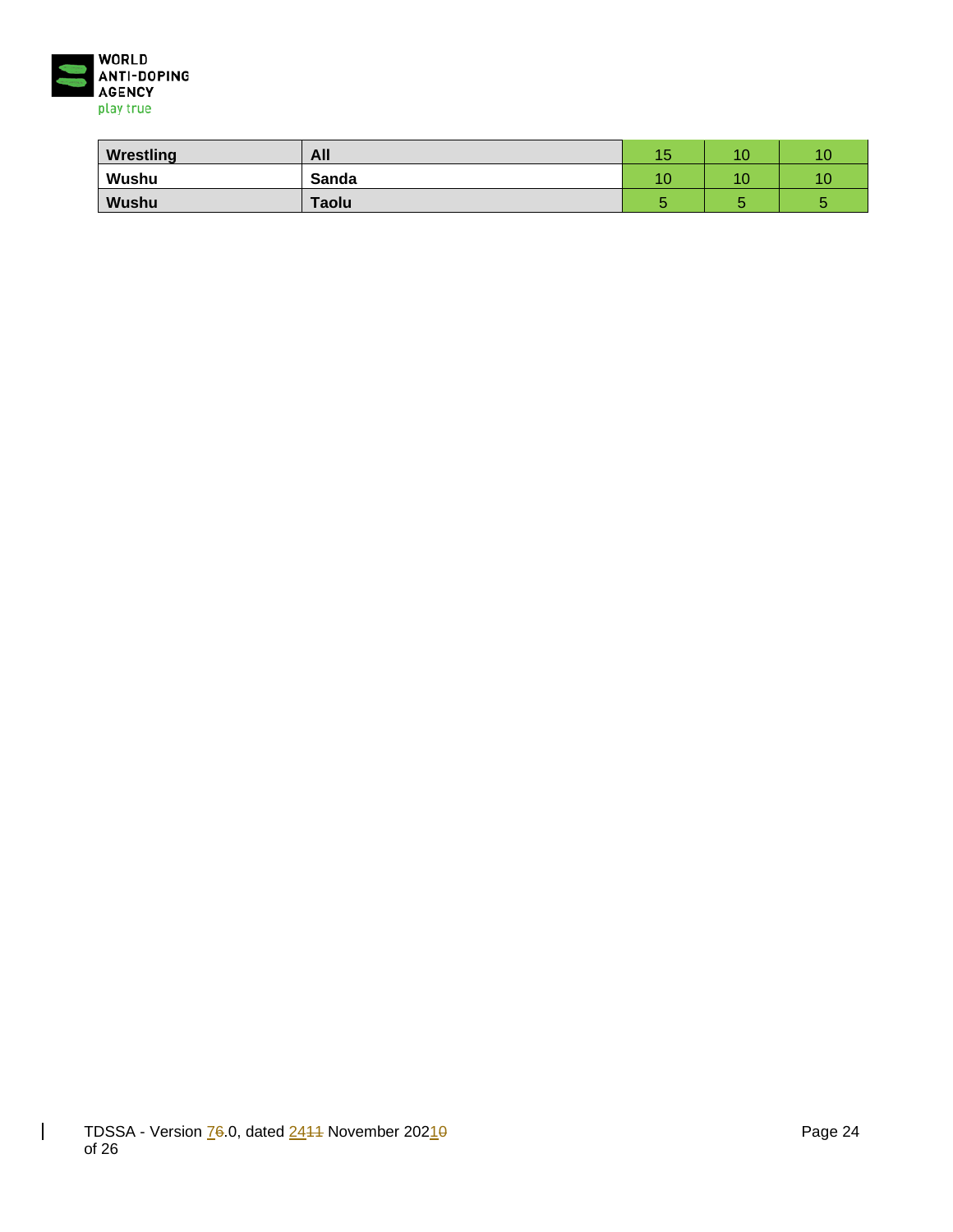

## **Appendix 2**

Minimum Levels of Analysis for Sports and Disciplines of *Athletes* with an Impairment

### **IPC Sports**

| <b>SPORT</b>               | <b>DISCIPLINE</b>                                                   | EPO <sub>s</sub> % | <b>GH %</b>      | <b>GHRFs %</b> |
|----------------------------|---------------------------------------------------------------------|--------------------|------------------|----------------|
| <b>Para-Alpine Skiing</b>  | <b>Para-Alpine Skiing</b>                                           | 5                  | 5                | 5              |
| <b>Para-Athletics</b>      | <b>Wheelchair Racing - All Distances</b><br><b>All Classes</b>      | 30                 | 10               | 10             |
| <b>Para-Athletics</b>      | <b>Jumping - All Classes</b>                                        | 5                  | 10 <sup>10</sup> | 10             |
| <b>Para-Athletics</b>      | <b>Running Sprints 400m or less - All Classes</b>                   | 5                  | 10               | 10             |
| <b>Para-Athletics</b>      | Running Middle Distance 800m - 1500m<br><b>All Classes</b>          | 15                 | 10 <sup>10</sup> | 10             |
| <b>Para-Athletics</b>      | <b>Running Endurance - greater than 1500m</b><br><b>All Classes</b> | 30                 | 5                | 5              |
| <b>Para-Athletics</b>      | Seated Throws - Classes: F31-F34/F51-F53                            | 5                  | 5                | 5              |
| <b>Para-Athletics</b>      | Seated Throws - Classes: F54-F57                                    | 5                  | 10               | 10             |
| <b>Para-Athletics</b>      | <b>Standing Throws - All Classes</b>                                | 5                  | 10 <sup>1</sup>  | 10             |
| <b>Para-Nordic Skiing</b>  | All                                                                 | 30                 | 10               | 10             |
| <b>Para-DanceSport</b>     | <b>Para-DanceSport</b>                                              | $\Omega$           | $\Omega$         | $\Omega$       |
| <b>Para-Ice Hockey</b>     | <b>Para-Ice Hockey</b>                                              | 5                  | 5                | 5              |
| <b>Para-Powerlifting</b>   | <b>Para-Powerlifting</b>                                            | 5                  | 30               | 30             |
| Para-Snowboard             | Para-Snowboard                                                      | 5                  | 5                | 5              |
| Para-Swimming              | Classes: S1/SB1/SM1-S3/SB3/SM3                                      | 5                  | 5                | 5              |
| Para-Swimming              | Classes: S4/SB4/SM4-S9/SB8/SM9                                      | 15                 | 5                | 5              |
| Para-Swimming              | Classes: S10/SB9/SM10-S14/SB14                                      | 30                 | 10               | 10             |
| <b>Shooting Para Sport</b> | <b>Shooting Para Sport</b>                                          | 0                  | $\Omega$         | 0              |